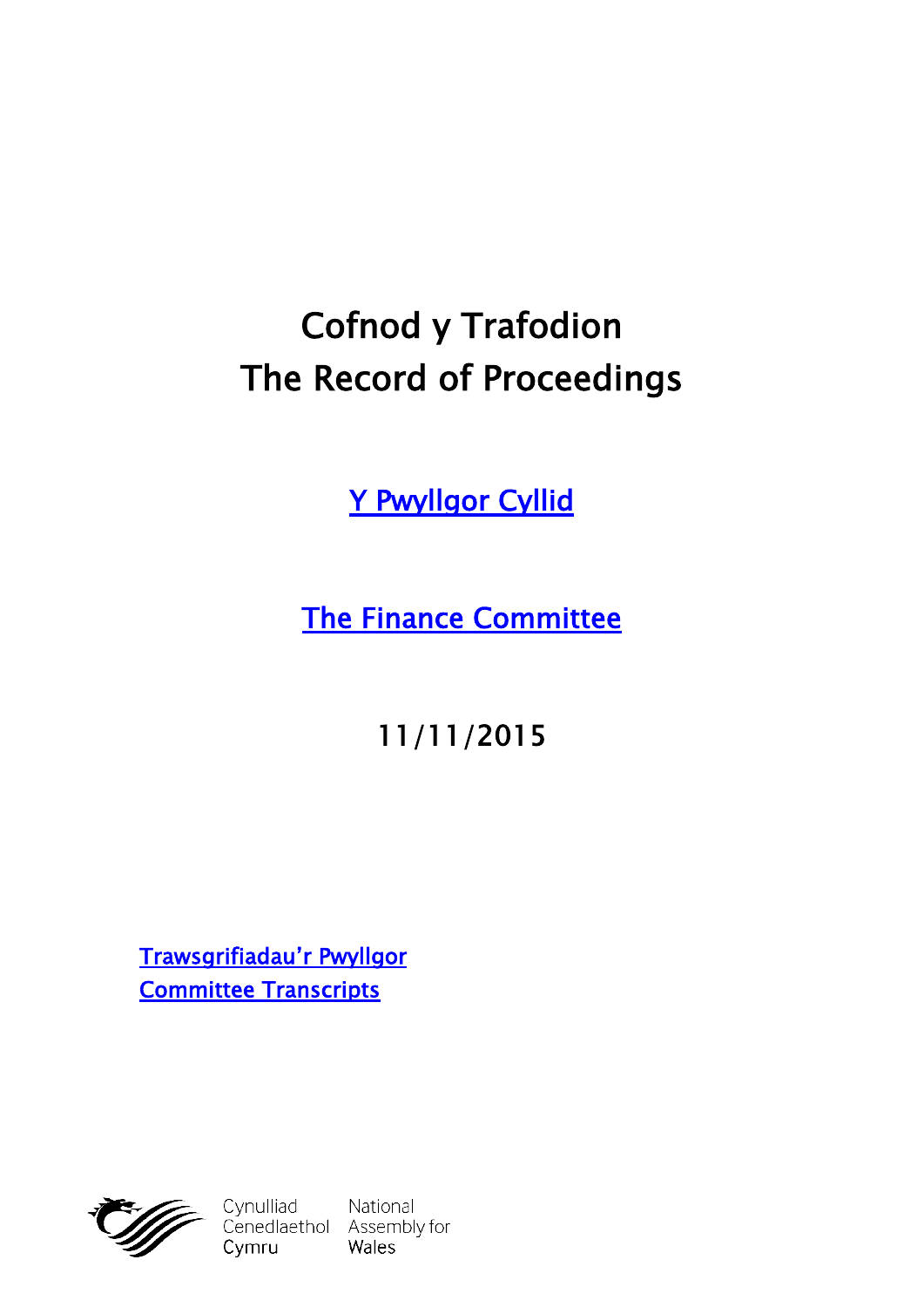#### **Cynnwys Contents**

- [4](#page-3-0) Cyflwyniadau, [Ymddiheuriadau](#page-3-0) a Dirprwyon [Introductions,](#page-3-0) Apologies and Substitutions
- [4](#page-3-1) [Papurau](#page-3-1) i'w Nodi [Papers](#page-3-1) to Note
- [4](#page-3-2) Ymchwiliad [Etifeddiaeth:](#page-3-2) Sesiwn Dystiolaeth 1 Legacy Inquiry: [Evidence](#page-3-2) Session 1
- [33](#page-31-0) Cynnig o dan Reol Sefydlog 17.42 i [Benderfynu](#page-31-0) Gwahardd y Cyhoedd o'r [Cyfarfod](#page-31-0) Motion under [Standing](#page-31-0) Order 17.42 to Resolve to Exclude the Public from the [Meeting](#page-31-0)

Cofnodir y trafodion yn yr iaith y llefarwyd hwy ynddi yn y pwyllgor. Yn ogystal, cynhwysir trawsgrifiad o'r cyfieithu ar y pryd.

The proceedings are reported in the language in which they were spoken in the committee. In addition, a transcription of the simultaneous interpretation is included.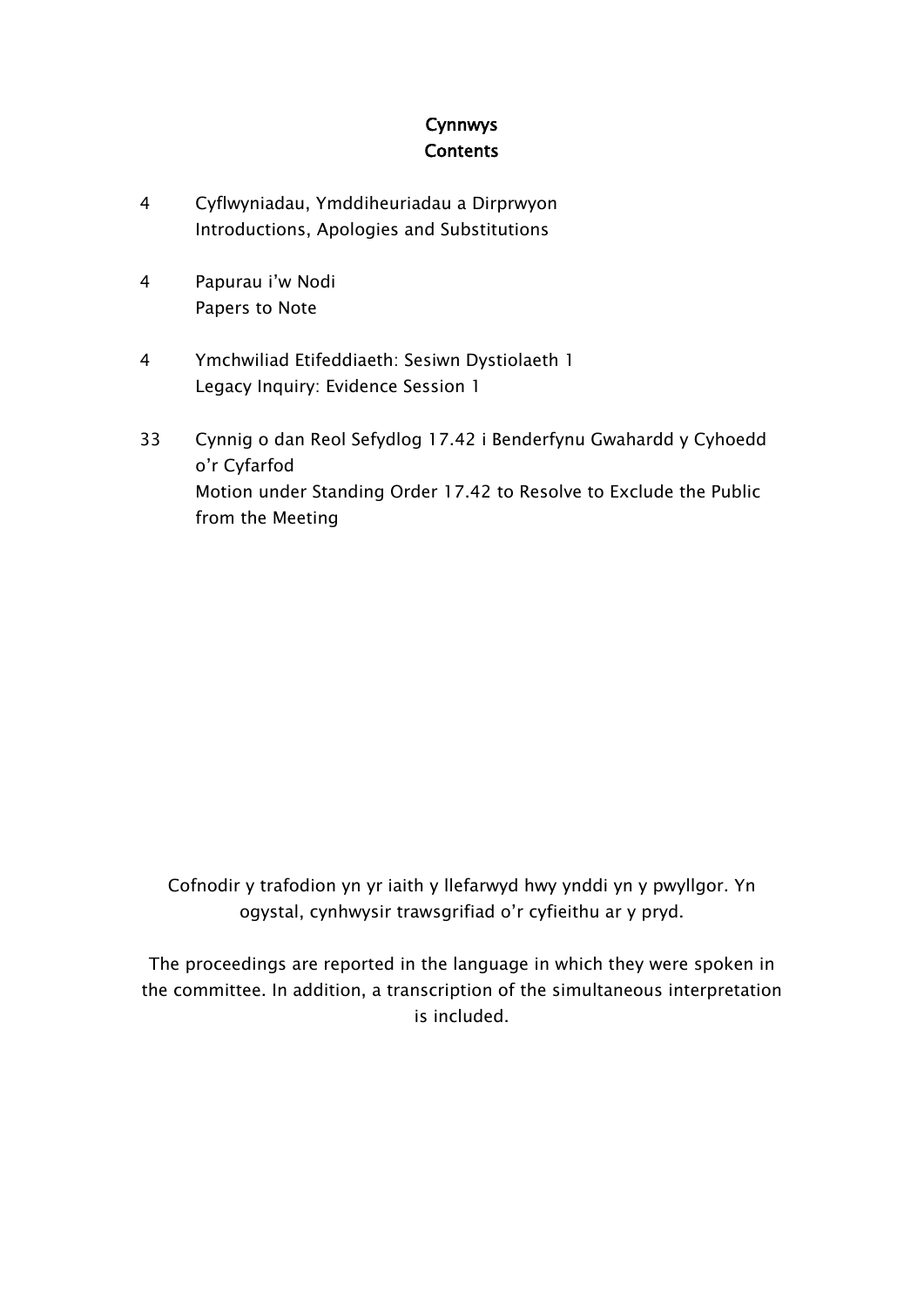# **Aelodau'r pwyllgor yn bresennol Committee members in attendance**

| Peter Black          | Democratiaid Rhyddfrydol Cymru                                           |
|----------------------|--------------------------------------------------------------------------|
|                      | <b>Welsh Liberal Democrats</b>                                           |
| Christine Chapman    | Llafur                                                                   |
|                      | Labour                                                                   |
| Jocelyn Davies       | Plaid Cymru (Cadeirydd y Pwyllgor)                                       |
|                      | The Party of Wales (Committee Chair)                                     |
| Mike Hedges          | Llafur                                                                   |
|                      | Labour                                                                   |
| Alun Ffred Jones     | Plaid Cymru                                                              |
|                      | The Party of Wales                                                       |
| Julie Morgan         | Llafur                                                                   |
|                      | Labour                                                                   |
| Nick Ramsay          | Ceidwadwyr Cymreig                                                       |
|                      | <b>Welsh Conservatives</b>                                               |
| Jenny Rathbone       | Llafur (yn dirprwyo ar ran Ann Jones)                                    |
|                      | Labour (substitute for Ann Jones)                                        |
| Eraill yn bresennol  |                                                                          |
| Others in attendance |                                                                          |
| Mark Drakeford       | Aelod Cynulliad, Llafur (y Gweinidog lechyd a                            |
|                      | Gwasanaethau Cymdeithasol)                                               |
|                      | Assembly Member, Labour (the Minister for Health<br>and Social Services) |
| Dr Andrew Goodall    | Cyfarwyddwr Cyffredinol Iechyd / Prif Weithredwr y                       |
|                      | GIG, Llywodraeth Cymru                                                   |
|                      | Director General, Health / Chief Executive of the                        |
|                      | NHS, Welsh Government                                                    |
| Leighton Phillips    | Dirprwy Gyfarwyddwr Strategaeth a Chynllunio,                            |
|                      | Llywodraeth Cymru                                                        |
|                      | Deputy Director of Strategy and Planning, Welsh                          |
|                      | Government                                                               |
| <b>Martin Sollis</b> | Cyfarwyddwr Cyllid, Llywodraeth Cymru                                    |
|                      | Director of Finance, Welsh Government                                    |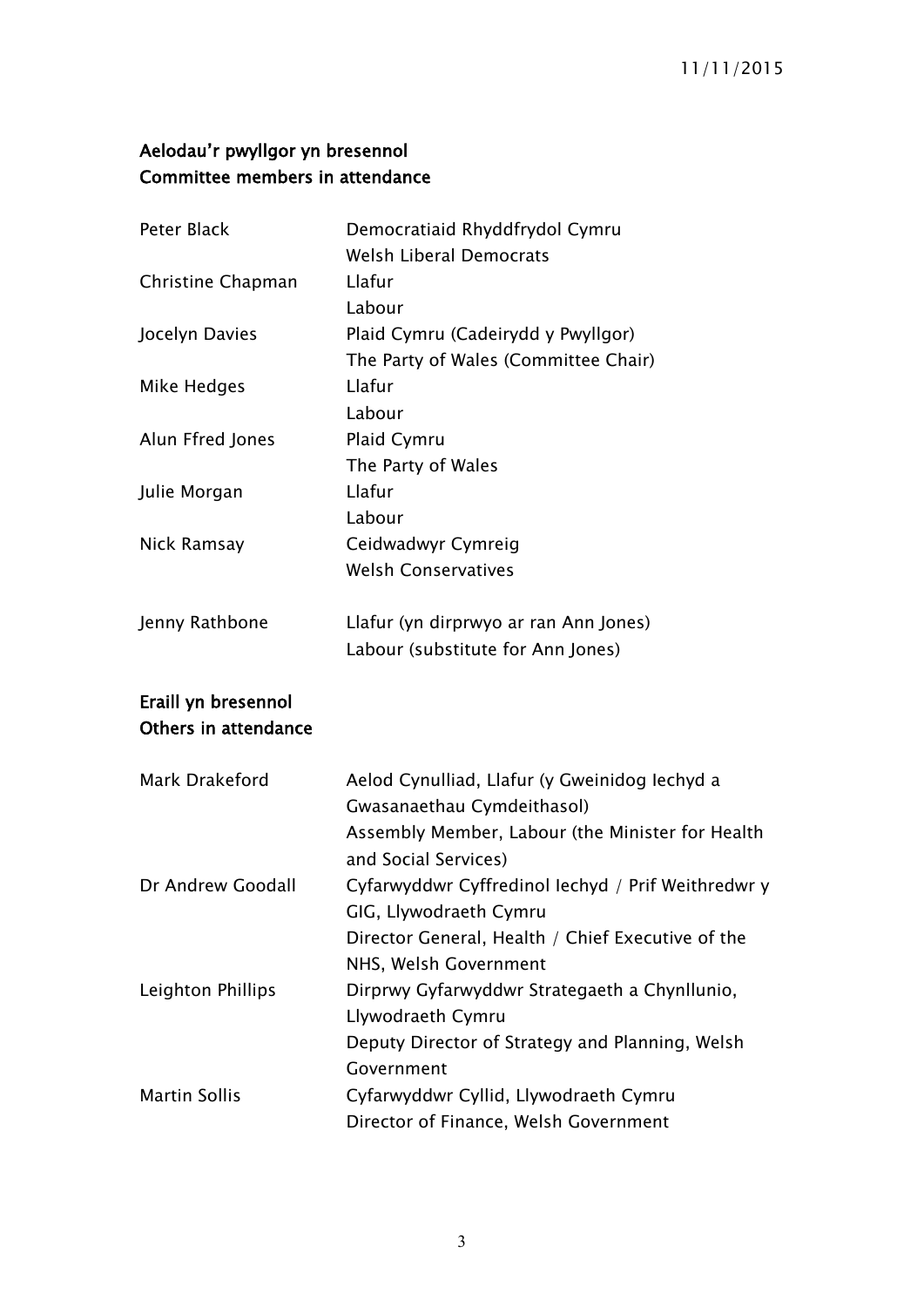#### **Swyddogion Cynulliad Cenedlaethol Cymru yn bresennol National Assembly for Wales officials in attendance**

| Leanne Hatcher        | Ail Glerc                   |
|-----------------------|-----------------------------|
|                       | <b>Second Clerk</b>         |
| Martin Jennings       | Y Gwasanaeth Ymchwil        |
|                       | <b>Research Service</b>     |
| <b>Tanwen Summers</b> | Dirprwy Glerc               |
|                       | Deputy Clerk                |
| Joanest Varney-       | Uwch-gynghorydd Cyfreithiol |
| Jackson               | Senior Legal Adviser        |
|                       |                             |

*Dechreuodd y cyfarfod am 09:02. The meeting began at 09:02.*

### <span id="page-3-0"></span>**Cyflwyniadau, Ymddiheuriadau a Dirprwyon Introductions, Apologies and Substitutions**

[1] **Jocelyn Davies:** Good morning, everybody. Welcome to a meeting of the Assemby's Finance Committee. Before we start, if you've got a mobile device with you, could you check that it's on silent? We've had one apology from Ann Jones, and Jenny Rathbone is substituting again for her. You're very welcome here, Jenny.

09:03

### <span id="page-3-1"></span>**Papurau i'w Nodi Papers to Note**

[2] **Jocelyn Davies:** Right, we've got one paper to note, which is the letter from the Public Services Ombudsman for Wales. Are Members happy to note that? Okay then.

# <span id="page-3-2"></span>**Ymchwiliad Etifeddiaeth: Sesiwn Dystiolaeth 1 Legacy Inquiry: Evidence Session 1**

[3] **Jocelyn Davies:** We'll move on to our first substantive item this morning, which is our legacy inquiry into the National Health Service Finance (Wales) Act 2014. We've got the Minister with us this morning. Minister, would you like to introduce yourself for the record, and your officials, and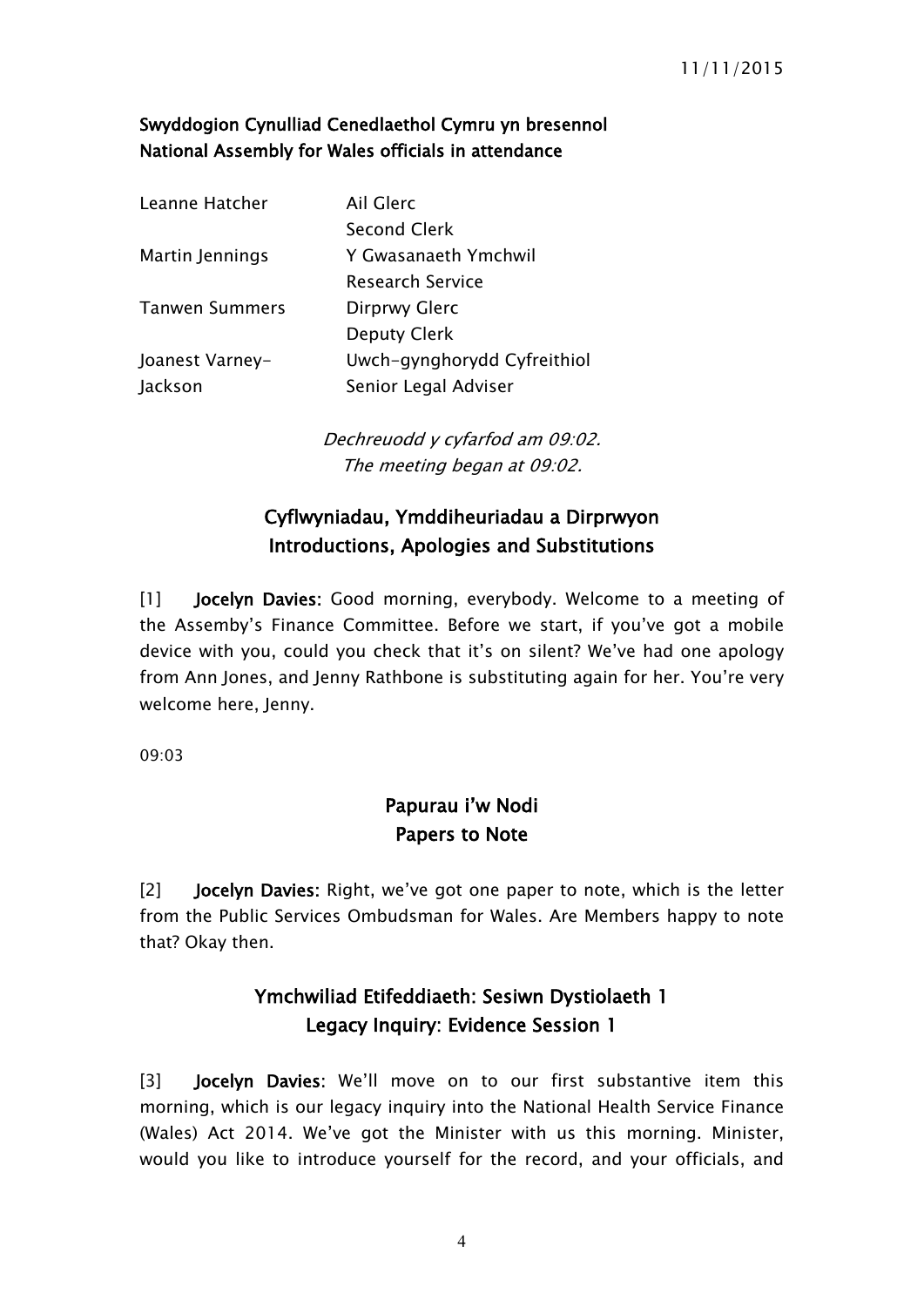then we'll go straight to questions, if it's okay?

[4] **The Minister for Health and Social Services (Mark Drakeford):** Thank you very much, Chair. I'm Mark Drakeford, the Minister for Health and Social Services in the Welsh Government. With me this morning I've got Dr Andrew Goodall, who is the director general of the health service; Martin Sollis, who is the head of our finance division; and Leighton Phillips, who has been the policy official leading on the implementation of the Act.

[5] **Jocelyn Davies:** Lovely, thank you. If I could start then—well, obviously, this is a legacy inquiry, so we've wondered how things have gone since the Act has been passed. Perhaps I'll start with you first, Minister, if you just want to give us your general view on that, and then I'll come to Dr Goodall, who we remember, when he was wearing a different hat, came here to advocate strongly that we should pass this legislation.

[6] **Mark Drakeford:** Chair, thank you very much. Members will remember that this was a piece of legislation that went through the accelerated procedure in the Assembly. It didn't have a Stage 1, and it didn't have a Stage 1 because the case for the change, which was to move the NHS from a one-year to a three-year planning cycle, had been strongly advocated by a series of Assembly committees, including the Finance Committee, in previous reports. During the passage of the Bill, at Stage 2 and at Stage 3—Stage 2 in front of this committee two years ago now—there were three key issues that were played out during the whole of that period. There was the issue of tolerances around the year-end. There was the issue of borrowing powers for local health boards. And there was the issue of checks and balances in the system—given that these were to be three-year plans that health boards were asked to prepare, what level of oversight would members of the public and Members of the Assembly have of that process?

[7] I think that, since the Act came into force, we've tried to take all those three things forward. The middle one—the borrowing powers—we are taking forward in the Green Paper that you will have seen, and it will fall to the next Assembly and to whoever is in the Government as to what they want to do with the result of that. But that idea has been developed and is there for people to comment on. In relation to the third, which I think was the major aspect, I think we would argue that we have put in place some strong mechanisms for the planning of three-year plans, for the oversight of threeyear plans and for the approval of three-year plans. So, we're only halfway through the second year of the first three-year cycle, but we are embarking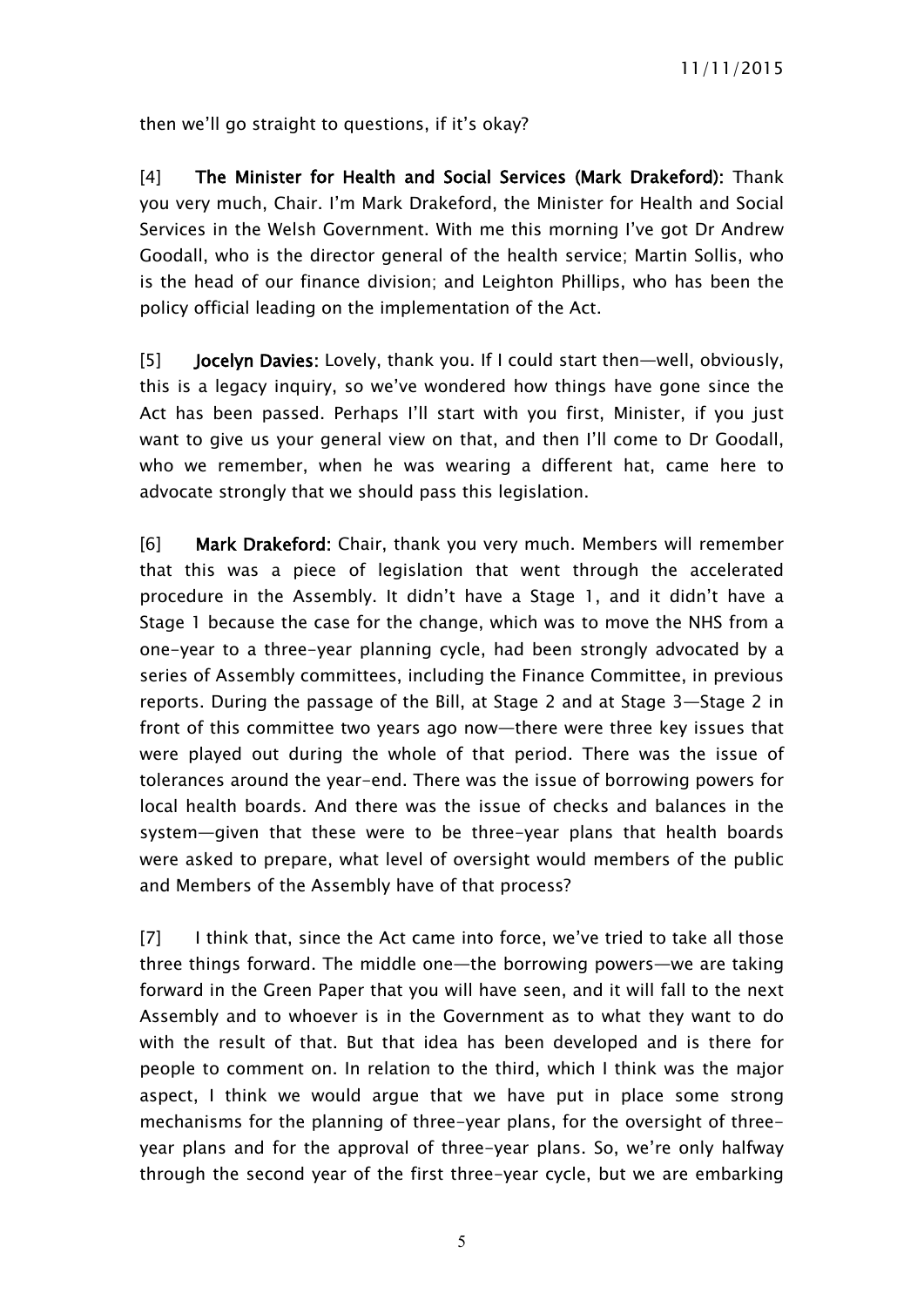on the planning for the third year, and I think the record will show that we have matured the process rapidly, that health boards are better at the job than they were two years ago, that the scrutiny of what they do is stronger than it was two years ago and that the reporting of what they do to the public and to the Assembly allows anyone who wants to take an interest in that a good level of insight to be able to ask the questions they would want to ask and to get the assurances they would be seeking.

[8] **Jocelyn Davies:** I can see Martin Sollis nodding while you're talking, Minister. So, he obviously agrees strongly with that. Dr Goodall, if I could come to you because, obviously, you're wearing a different hat now so you're seeing things from an entirely different perspective. How would you reflect on how it's gone?

[9] **Dr Goodall:** I have gone through a transition myself, but what I would say is that the service has really welcomed this approach, first of all to focus on their local business and their expectations for the population, but I think also accepting that this is helping to give clarity about the expectations that Welsh Government itself is setting. So, it has been a change for the service out there in terms of their experiences and, to change from an annual planning cycle into one that is more long term over that three-year period and has required a change of approach and behaviour around the individual boards. That actually has raised some issues that we need to develop ourselves. So, we've had to focus more around planning and competencies, for example, in our teams. We've needed to gather NHS Wales in a different way around the table. Even as we've been going through these first two years of implementation, we've actually kept the service very close on issues.

[10] The point that I would make perhaps just to finish this overview is that we can't set aside the planning approach from other necessary arrangements as well. So, it's very much tied into accountability and also the escalation arrangements that are in place for organisations. I think, as a package, all of those things together, including clarity about our expectations for organisations—I think they help the implementation of the plans.

[11] **Jocelyn Davies:** You mentioned culture change, which is something that you told us prior to this legislation would happen, and it was needed. Are you seeing that?

[12] **Dr Goodall:** I think we are seeing culture change. I think just looking at the organisations that have been able to pass the criteria—and we've

6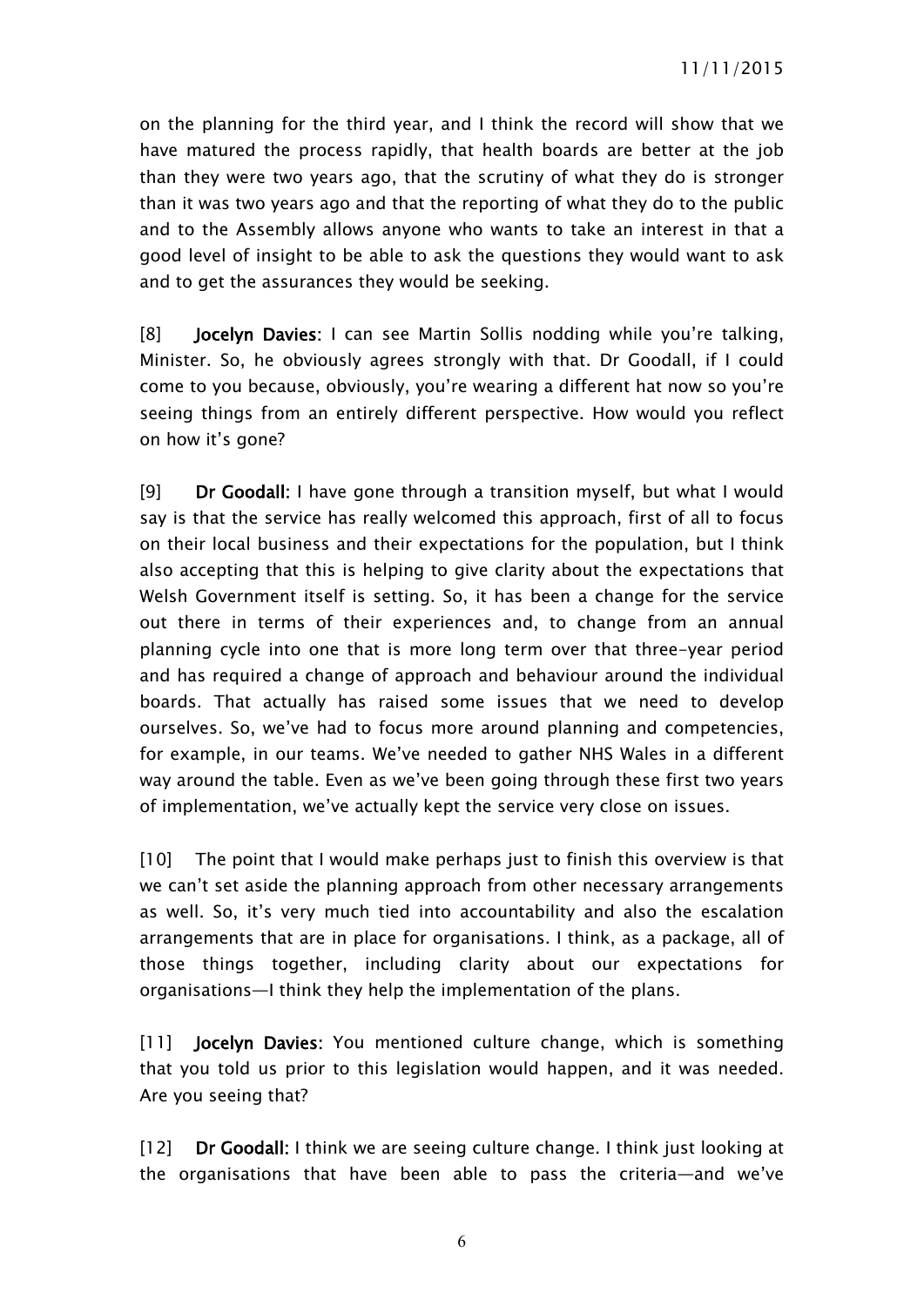retained the standards around our criteria—shows that there's a maturity within the system. I think it's also required the relationships to be formed, though. So, we need to ensure that we are applying things consistently for individual organisations. Certainly, we need to make sure that, despite our good intentions, organisations do need to actually step up to the line to make sure that they are delivering both expectations and targets in that setting as well. But the key thing about the plans is they've got to get that right mix of the service expectations, the workforce and then managing with the resources as a balanced package.

[13] **Jocelyn Davies:** Yes, because, often, some organisations can say, 'If only we had this; if only we had that' and then, when they get it, there is no change and they only wish they had something else—

#### [14] **Mike Hedges:** Yes.

[15] **Jocelyn Davies:** Mike is agreeing with me so I probably have quite a good case. But you would say that that is definitely the case because of trying to get out of this break-even situation that—

[16] **Dr Goodall:** Yes, there is a culture change. The bit I would reinforce is that it's not only about the finance. The finance is a really important constituent of this, but we look at all of those aspects together within this. It was never to have an overnight change on issues. We need to continue to develop services. We have already learned lessons from year 1 into year 2, and even in issuing our recent guidance, which we issued to the service just a few weeks ago, there was further learning that we've actually implemented to make sure that we are responsive to some of the concerns that would continue to be expressed at times. But I think it's been a positive implementation for the service out there.

[17] **Jocelyn Davies:** Okay. Well, over what period are overspends against the plans for 2014-15 expected to be repaid?

[18] **Mark Drakeford:** Chair, I think the expectations of the Act are clear in that if there are overspends in one year of a three-year cycle, then they have to be paid back over the three-year cycle as a whole. So, in terms of 2014- 15, they would have to be made good by the end of the three-year period that's to say by the end of 2016-17.

[19] **Jocelyn Davies:** So, will there be a difference in how overspending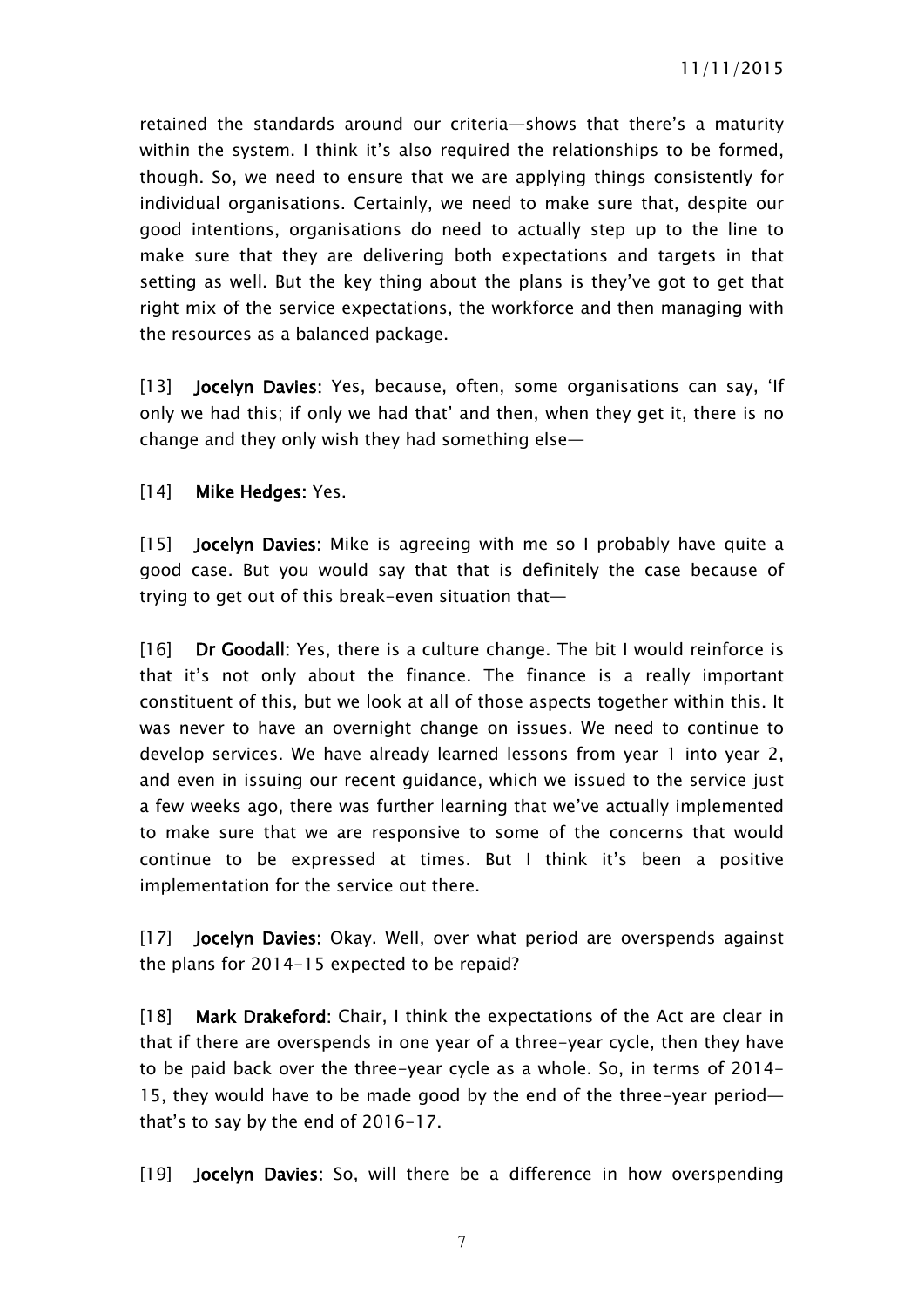organisations with three-year plans and one-year plans are—no? Martin—

[20] **Mark Drakeford:** Not in law.

[21] **Jocelyn Davies:** Can I bring Martin Sollis in?

[22] **Mark Drakeford:** Of course.

[23] **Mr Sollis:** The duties are the same whether you're in a three-year plan or a one-year plan. They came into effect from 1 April 2014 and they're measured from that date on a consistent basis, whether you're in an approved-plan status or a one-year plan status.

[24] **Jocelyn Davies:** Okay. Ffred, did you want to come in on this?

[25] **Alun Ffred Jones:** Wel, a gaf i **Alun Ffred Jones:** Well, could I just jest ofyn, felly, er enghraifft y ask, therefore, for example last year, flwyddyn ddiwethaf, 2014-15, mae 2014-15, Betsi Cadwaladr shows an Betsi Cadwaladr yn gorwariant o £26 miliwn, ac fel understand, there is a further rydym ni'n ei ddeall, mae yna orwario overspend that's going to happen pellach yn mynd i ddigwydd eleni, yn this year, according to the forecast ôl y darogan beth bynnag o'r—. anyway from—. That is, then, you'd Hynny ydy, felly, mi fyddech chi'n expect next year for them to disgwyl y flwyddyn nesaf iddyn nhw, somehow pay back that money, or rywsut neu'i gilydd, dalu yn ôl yr have I misunderstood that? arian yna, neu a ydw i wedi camddeall?

dangos overspend of  $E26$  million, and as we

[26] **Mark Drakeford:** No; there are two different things here. The law applies equally to organisations that have a one-year or a three-year plan. The likelihood of an organisation that was not able to provide an approvable three-year plan being able to live within its means over the three-year period is much diminished. Do I expect that Betsi Cadwaladr will be able to pay back in year 3 all of the money that it has overspent in years 1 and 2? I think that will be a remote prospect. It then will be for the auditor general to make determinations in relation to their accounts over that three-year period.

[27] But what we have to balance—what any Minister would be balancing in that third year for an organisation like that—are the financial duty to break even over the three-year period and also the obligation to go on providing a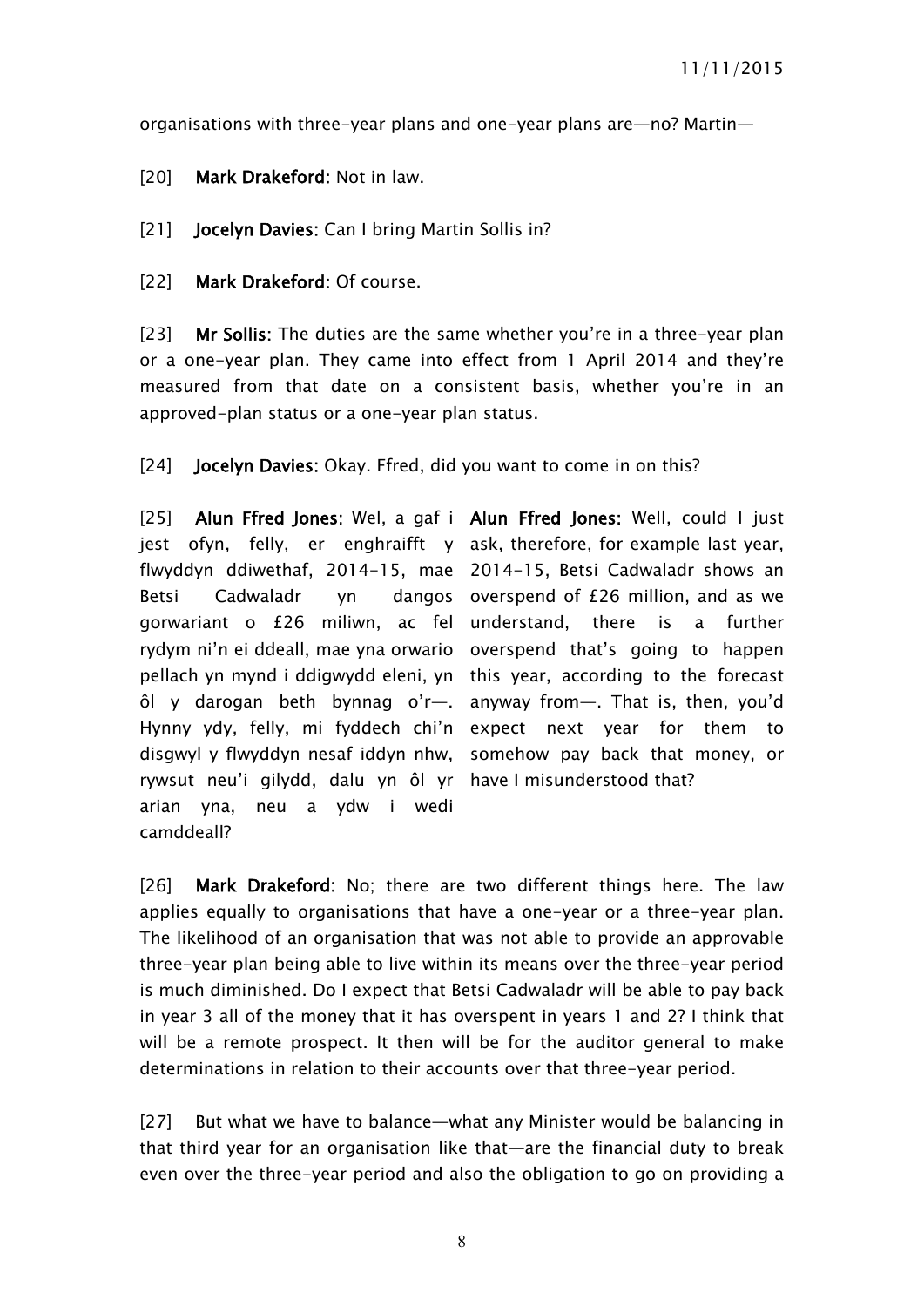health service to that population that is of a quality and a nature that we would want to see sustained. So, the service elements, the workforce elements, the performance elements are equally in there alongside the financial elements. The law is the same, whether you've got a one-year plan or a three-year plan; the way we will deal with the consequences will be different.

#### [28] **Jocelyn Davies:** Okay. Mike, shall we come to you?

[29] **Mike Hedges:** I just want to agree with what you said earlier on—I think that sometimes people use the term 'lack of cash' to hide competency issues. That's often the problem. The first question: we're talking about health boards overspending—as I'm sure you're all aware, Dr Keogh reported that in England 10 per cent of interventions, in terms of cost, either did harm or did no good. I've seen figures in Wales of 10 to 15 per cent of interventions either doing harm or no good. What can be done—? I mean, we're talking about people breaking even over three years, but if they're wasting 10 to 15 per cent of their money on things that either do harm or do no good, what can be done to actually stop them doing that?

[30] **Mark Drakeford:** Well, Chair, this is absolutely at the heart of our prudent healthcare agenda. The first principle of prudent healthcare is to do no harm. When I'm in front of clinical audiences, I'm often having to explain to them that while all doctors are taught from the very beginning that that's their primary obligation, but in practice all healthcare systems of our sort go on doing things that do create harm.

[31] We know from research at Cardiff University published recently that one in seven of all antibiotic prescriptions issued in primary care across England and Wales over a 20-year period—one in seven of them had no clinical case for being issued. In giving antibiotics to someone who doesn't need them, you end up building up that person's resistance to antibiotics when the time comes when they do need them. So, it does harm in that way. Anybody who has a healthcare-acquired infection has been harmed by their contact with the health service.

09:15

[32] So, there's no doubt that our systems do things that do harm, and we have to persuade our clinicians to eliminate those things they do that don't do any good. Being part of the Choosing Wisely movement, which is an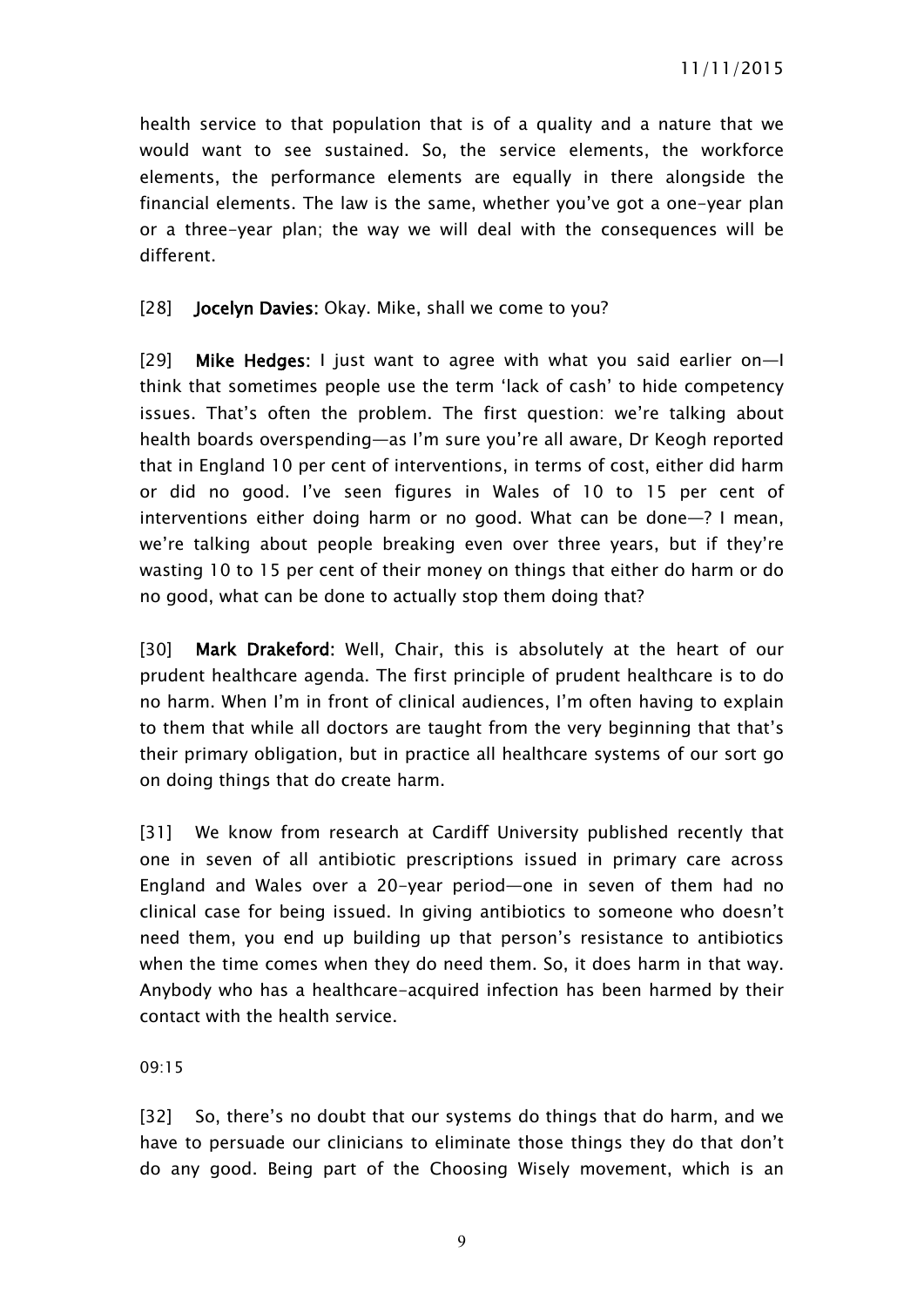international movement in which authoritative clinical advice from clinicians goes on a peer-to-peer basis that says to them, 'Don't order that test because that test will tell you nothing useful in terms of—. And by ordering that test for someone who doesn't need it, you are denying the use of that resource to something more useful'. So, there is an ethical obligation on clinicians to use the resources that they have in the wisest way. It's not about saving money, but it is about using the resources we have in a way that does good by eliminating those things that we do that don't do anything clinical effectively. There is huge room in the Welsh health service, as in all health services, to move in that direction. It's why NICE has published 650 'do not do' pieces of advice to the service, but they get very little attention really, in the public domain particularly, compared to the piece of NICE advice that tells us that there is something else we should be doing. There are 650 things not to be doing.

[33] **Jocelyn Davies:** Is there any evidence that the clinicians are taking any notice? I mean, I think I've mentioned to you before that my GP says, 'If you take antibiotics, you'll have that for a week; if you don't, you'll have it for seven days.' It'll have no impact at all, but, you see, if there's overprescribing of antibiotics, it doesn't just affect the person who has the prescription; it affects everybody else—

[34] **Mark Drakeford:** It does, yes, I know.

[35] **Jocelyn Davies:** —as well, because this could be a real problem for us later down the line. Is there any evidence that clinicians are listening to that NICE advice?

[36] **Mark Drakeford:** Well, I think we've succeeded enormously in getting our prudent healthcare agenda to be grasped by the health service here in Wales. We very seldom give ourselves credit in Wales for some things that we do internally that, outside, people are really interested in. So, our chief medical officer was in conferences in Australia over the summer, where Wales was on the front of the stage because of the way in which our clinical community is grasping this agenda. It's variable to begin with, as you would expect, but if you wanted to see where it was at its very best, I think you'd go to Aneurin Bevan and see what Paul Buss, the medical director there, and his deputy who's a GP in the area, are doing to make sure that this issue of clinical value—that what you are doing is actually the very best you can do to do good in the lives of patients—I think, is right at the heart of what that health board is now trying to achieve.

10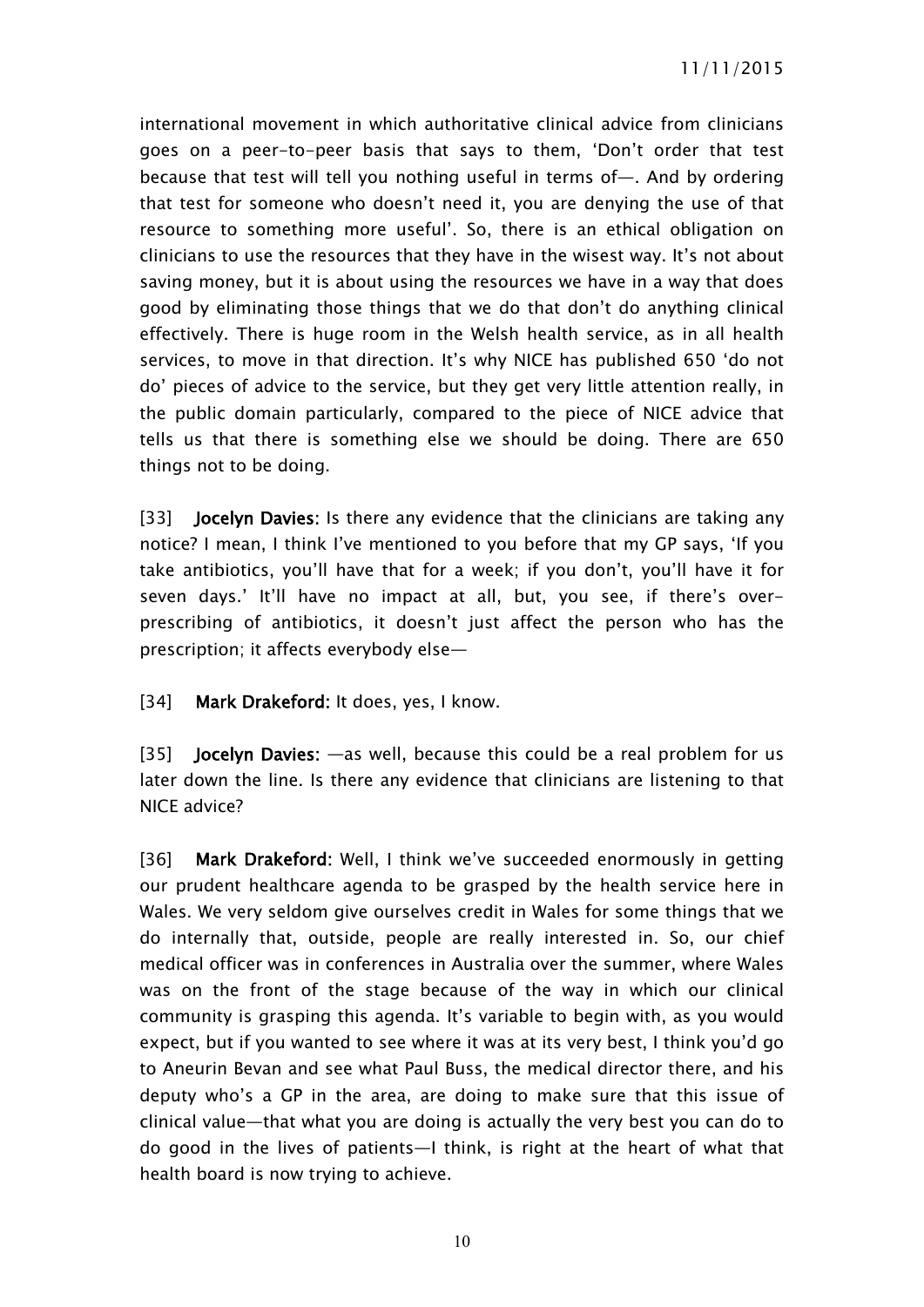[37] **Jocelyn Davies:** So, do you think the figures that Mike Hedges quoted were based on English experience?

[38] **Mike Hedges:** Ten per cent is what Dr Keogh reported from England—

[39] **Jocelyn Davies:** So, would you say that, in Wales, it might be better than that then?

[40] **Mark Drakeford:** Do I think that we are spending less of our budget on things where better use could be made of that money? I would doubt it. But I think we are further along the journey to making sure that we will be in that position because of the way that we've developed this agenda in Wales.

[41] **Jocelyn Davies:** Back to you then, Mike.

[42] **Mike Hedges:** I was going to say that perhaps sometimes you don't give either you or your colleagues the credit that perhaps you deserve for the progress you are making in dealing with difficult problems. One question on it: you say that there are 650 that NICE have identified—why don't you refuse to fund any of those? It would actually concentrate the mind of the finance people in the boards if you said, 'Well, you can have this, but we're not going to pay a penny towards it?'

[43] **Jocelyn Davies:** I think you ought to consider very carefully before you stop funding antibiotics. [*Laughter.*]

[44] **Mark Drakeford:** Every now and then, I find myself attracted to that sort of idea. I give you a different example in variation. So, if you look at something like tonsillectomies, people in Anglesey lose their tonsils at twice the rate of people in Wrexham. Same health board. I don't think you can describe it as a difference in population. It's a difference in clinical practice. And the evidence for tonsillectomies is less compelling than it used to be. Now, I sometimes think, 'Well, why don't we use financial regimes to try and make sure that we iron out some of these sorts of variations?' The problem you run into, particularly if you try to do it on the NICE guidance, is that you run into clinical judgment. NICE is guidance and it's advice, and you have to allow clinicians to apply it in the particular circumstances of the particular individual you have in front of you. And there will be people for whom a tonsillectomy is the right answer. So, it's trying to allow for clinical judgment about the right thing for the person in front of you but to make sure that, if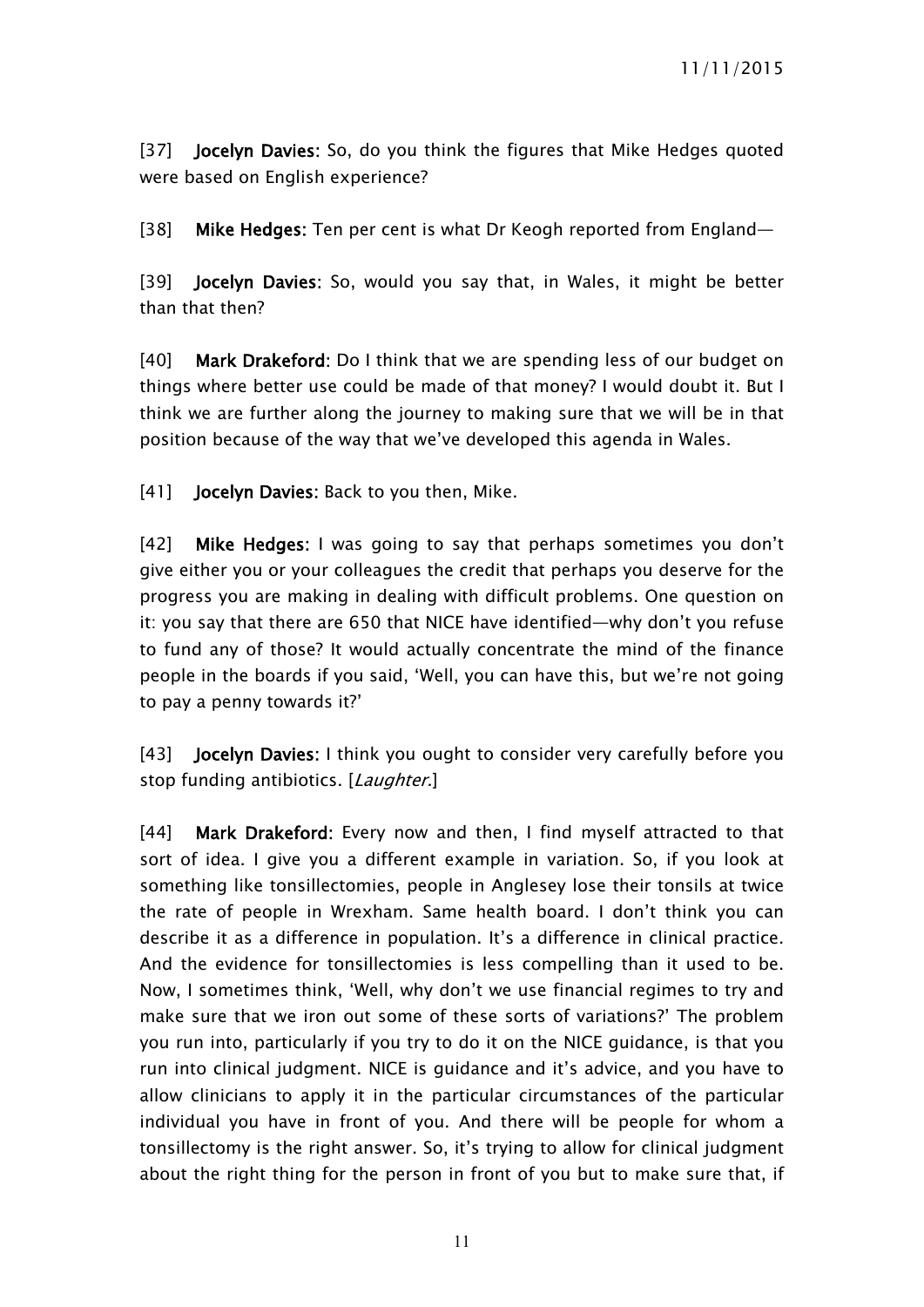someone is making that decision, they are testing that decision against the advice that they've got.

[45] **Jocelyn Davies:** I suppose we should get back to the legislation.

[46] **Mike Hedges:** Okay. I was enjoying that bit. [*Laughter.*] What lessons have been learnt from the plans' approval process in 2014-15 that can be used for the future? And are you thinking of moving to a rolling three-year system, rather than three-year blocks?

[47] **Mark Drakeford:** I believe we are in a rolling three-year programme. That's what the Act sets up. The second year of any three-year period is the first year of a new three-year period, so it is a rolling way of doing it.

[48] Maybe I'll say briefly some of the things I think we've learnt, and then Andrew will have other things to say. I think the first thing I feel we've learnt from the first year is that we have to be clearer with health boards about their responsibility in terms of the oversight of the plans. The law requires the plan to go, in the end, to an open meeting of a health board and to be signed off by the whole health board. I think we've learnt that we need to make sure that health boards are discharging their own oversight responsibilities more sharply than maybe they did in the first year, and I think they will be doing that. I think we're learning, as we move into the third year, that we want to have a more differentiated approach. So, organisations that have succeeded in having plans approved for two years already—to get a plan approved in the third year, I think we are saying to them, 'You can give us a slimmer version of your plan. You can focus on the key things that you want to achieve and you don't need to send us the 100 pages of background and things that you sent us in year 1 and year 2.' But, from an organisation that hasn't had an approved plan, we will expect the full works to be submitted, so it's a differentiation.

[49] I think we've learnt that we want to try and move the process forward in time if we can. In the first year, we issued the planning framework on 4 November in 2013. We did it on 31 October in 2014, and we moved it to 9 October in 2015. So, we've gained a month in the first three years, and I think that's deliberately done, recognising the lesson of needing to move the process earlier.

[50] **Dr Goodall:** I think we've also learned that those organisations that have been able to push forward with their plans to really make it central to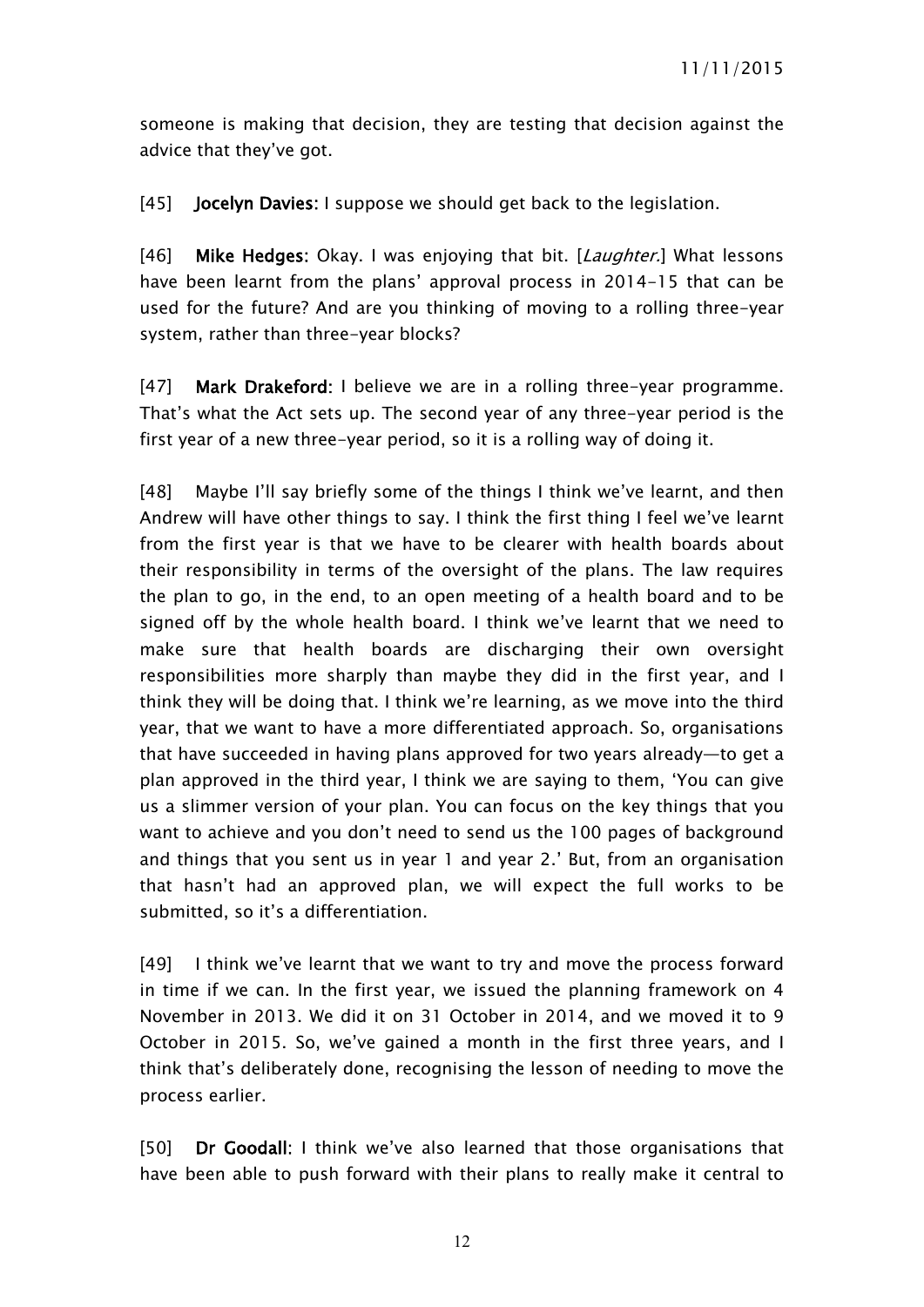their organisations are able to show lower escalation status in general terms and that they are more broadly delivering on the range of targets and expectations that we have, and they are showing their ability to push forward with actions at this stage. Certainly, we need to make sure that we're able to be focused in our expectations as well. I think one of the concerns was that, almost every year, as we revised our planning framework guidance, we would issue another quota of expectations and targets out to the service. I think particularly what we've been able to do in the shift between the year-1 learning and into year 2—. The framework that we issued four weeks ago was really saying that all of this was already within the gift of the organisations the guidance that they'd had last year has stayed pretty consistent. We tried to draw out some elements where we would expect organisations to step up more clearly.

[51] To give two examples on the planning guidance for this year, we will be more strongly measuring the outcome of organisations on the way in which they've developed their primary care plans—the focus on GP clusters locally, the way in which they use the resources that have been announced by the Minister and Welsh Government. We've also set out expectations in that prudent healthcare reflection earlier that we would expect the financial components of their individual plans to have a much stronger focus around the value in prudent healthcare as well. But it remains an iterative process in terms of the lessons that we do learn.

[52] The areas of shortfall, however, that we still see—. With some of the leading organisations in Wales, you can really see how they've made a very concerted effort. So, if we take Cwm Taf as an example, they've really been able to push on with their local strategic development plans. But I do think we've had a deficit in the service more generally around demand and capacity planning, which is actually the number of patients, the care that needs to be offered and the treatment and how that is to be discharged across different settings. So, part of the competency framework that we've put in across Wales to support the planning departments actually allows us to focus on those particular individual issues. Leighton, as the policy lead, may be able to add more on some of the detail on some of the planning questions—

[53] **Jocelyn Davies:** Well, I know that Nick has got a supplementary, so then perhaps, Leighton, you'd come in—. Did you have a supplementary on this point?

[54] **Nick Ramsay:** Yes, we might come to it later, but what about

13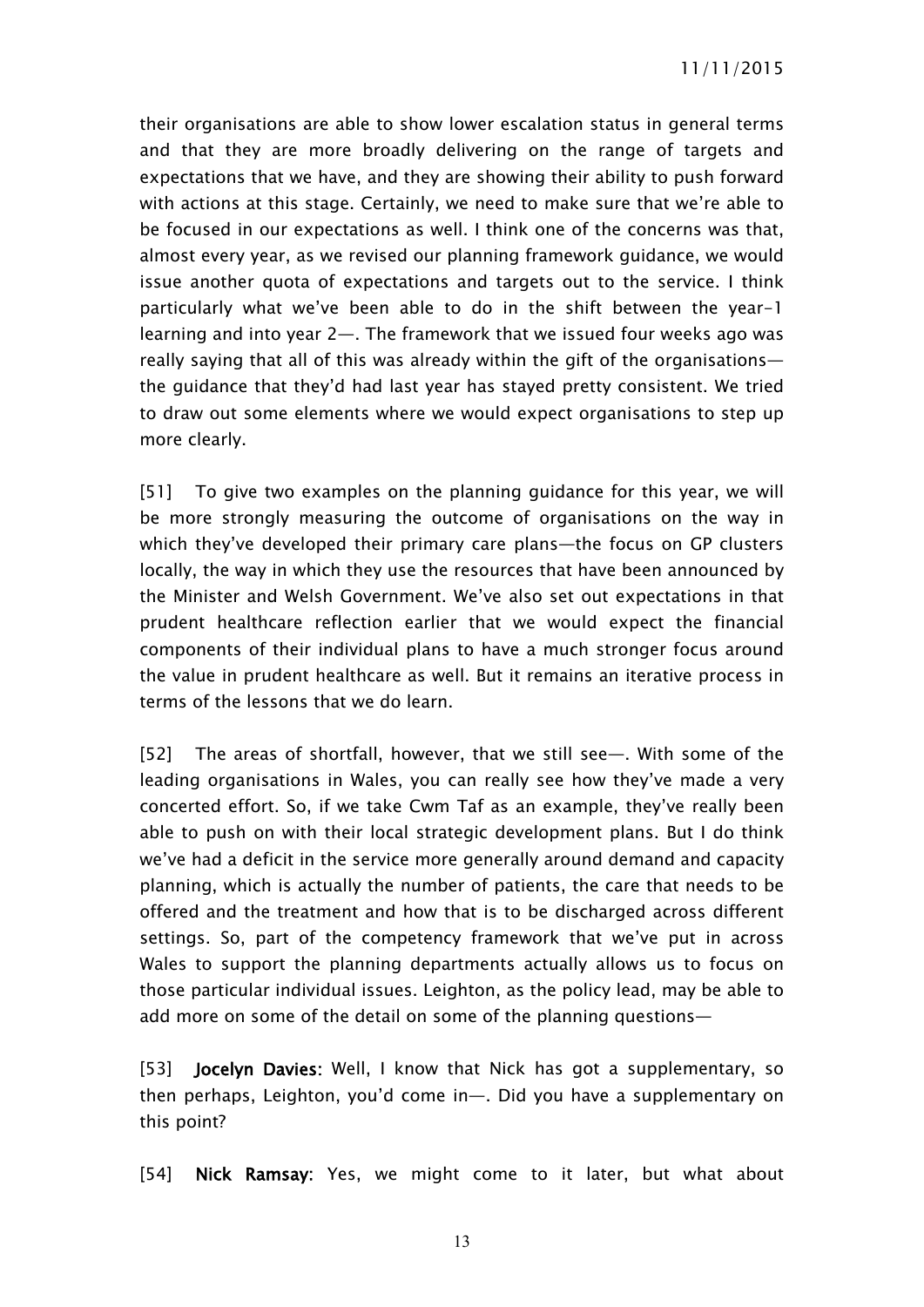prevention? Is that a factor in trying to get the—[*Inaudible*.]

[55] **Dr Goodall:** Yes, our intention is to make sure that we're not simply changing the historical set of services—[*Inaudible.*]—and doing the same level of activity. We are trying to make sure that all of the assessments within the planning process start with what the population health needs are for that local community. I think there's a view, when you look at prevention actions, that, to some extent, you're looking to influence perhaps what 10 or 20 years' time looks like. I do think that there is an aspect about our public health approaches where, actually, you can put in concerted actions that actually make a difference more speedily than that. You know, we've been able to target issues over the last decade—for example, about reductions in teenage pregnancy—and you can make a difference, actually, on a year-onyear basis around these areas. But I think that's one of the tests of maturity of plans: have they been able to move from just an assessment around how many orthopaedic operations have taken place in the community, or have they been able to stand back and actually think about whether they are targeting obesity, have they been able to develop approaches to physical activity, have they been able to deal with healthy lifestyles approaches within communities? We have good examples, particularly in a couple of health boards in Wales—the Aneurin Bevan Living Well Living Longer, for example, up in Blaenau Gwent, where we're targeting this kind—

[56] **Jocelyn Davies:** That's enough examples, but yes, I think the answer—. We've got to question 2 in half an hour and, just to remind Members, I think we've got about 14 questions. Minister, your diary is packed for later on, so maybe we'd better speed up a tiny bit. Have you finished? Shall we move on to Ffred, then?

[57] **Alun Ffred Jones:** Wel, rydych chi wedi cyffwrdd ar hwn yn barod, touched on this already, I believe, but rwy'n meddwl, ond a fedrwch chi egluro'r broses asesu, yn fyr, ar gyfer assessment process for the threey cynlluniau tair blynedd? **Ffred Jones: Well, you've** you briefly explain the year plans?

[58] **Mark Drakeford:** Thank you. I hope we have said a bit about that already. So, the assessment process begins with health boards themselves. They should be building their plans up from the bottom upwards. So, it should start with primary care and the clusters that they have there. It should move through the different divisions within the health board. It should go through their sub-committees and then finally end up in a public board with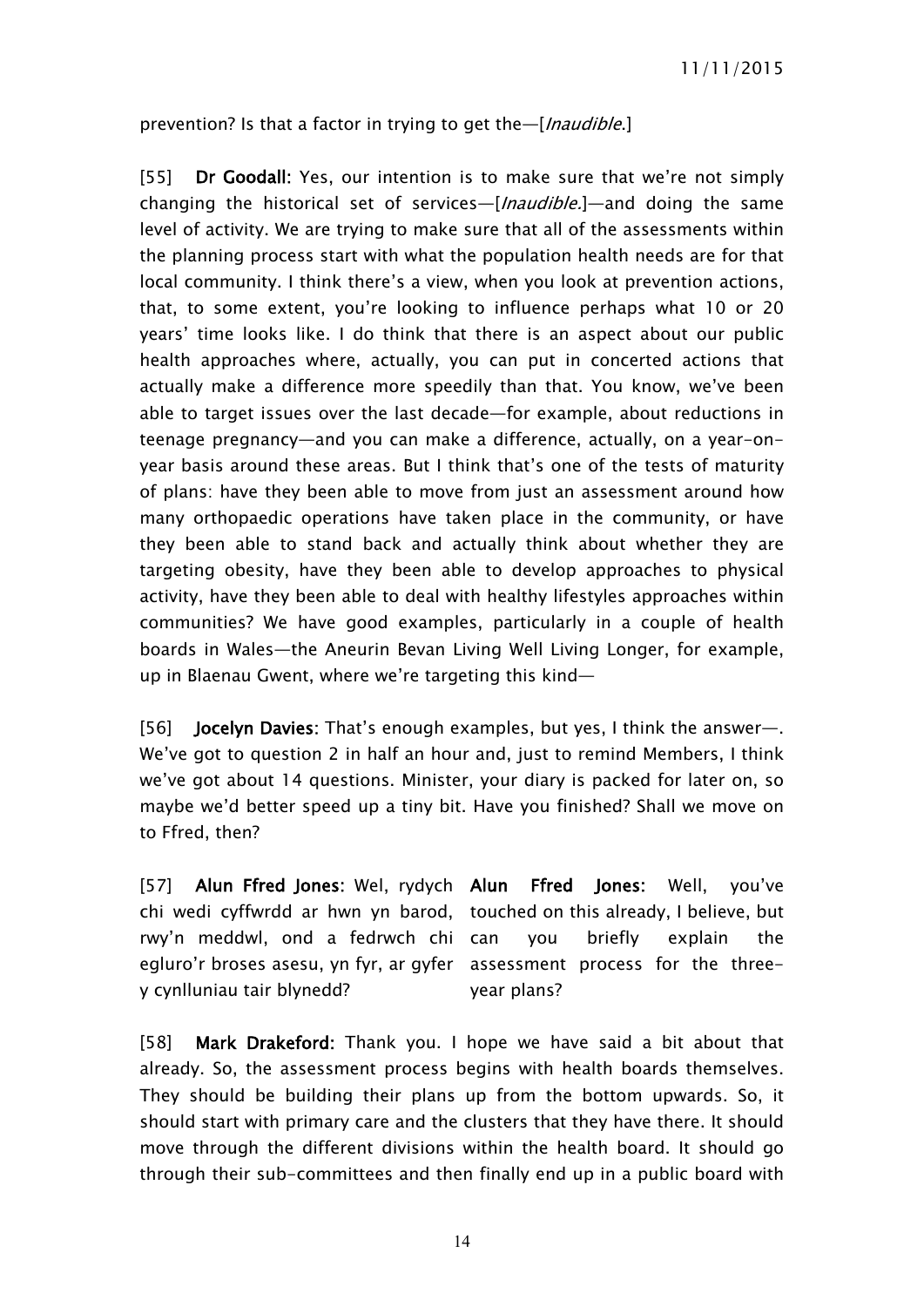their plan. It then comes, as the Act was amended as a result of amendments moved here, to the Minister and a formal approval system within the Welsh Government. Now, before it comes to the Minister's desk, there's an approval process within the Welsh Government too where these plans are assessed. It culminates in advice to me as to which health boards in Wales have passed the robust tests that we put in place. Those who have get three-year plans approved, and those who don't end up with a one-year plan.

[59] **Alun Ffred Jones:** Ond sut **Alun Ffred Jones:** But how do you ydych chi'n asesu, wedyn, y then assess the plans in going cynlluniau wrth fynd ymlaen? A forward? Do these reports—. Do you ydyw'r adroddiadau hyn yn—. A oes have some kind of benchmarks gennych ryw feincnodau lle'r ydych where you expect them to pass and yn disgwyl iddynt basio a bod yn be consistent with those plans? Is gyson â'r cynlluniau? Ai dyna ydy'r that the process? broses?

[60] **Mark Drakeford:** Yes, thank you. I should have said, maybe, when I was asked what we had learnt from the process, that one of the things I think we've learnt is the need to make sure that you stick close to the ongoing assessment of the plan through the rest of the year. Once you've signed it off, you've then go to make sure that you remain on top of it. There are mechanisms in place, regular reviews, what are called JET meetings—joint executive team meetings—that executives have with—

- [61] **Jocelyn Davies:** And that's Leighton's responsibility, is it?
- [62] **Mark Drakeford:** Leighton will be running all of that.
- [63] **Jocelyn Davies:** Can you briefly describe that for us?

[64] **Mr Phillips:** Yes, of course. So, we take two formal looks at the plans. We look at them at the end of January. That's intentional—it's a no surprises approach. So, we give prompt feedback to organisations within a couple of weeks of doing that assessment. We try and be concise against our set criteria. So, 'What would it take for you as an organisation to move you to an approvable position by March?'. Then, following public board approval in March, we take a second look at plans formally. Just to give you an indication of the depth of analysis that we do, each plan will typically go to 10 people— 10 specialists within Government and people with a service background. They can spend anything between five and 10 hours on each plan. We then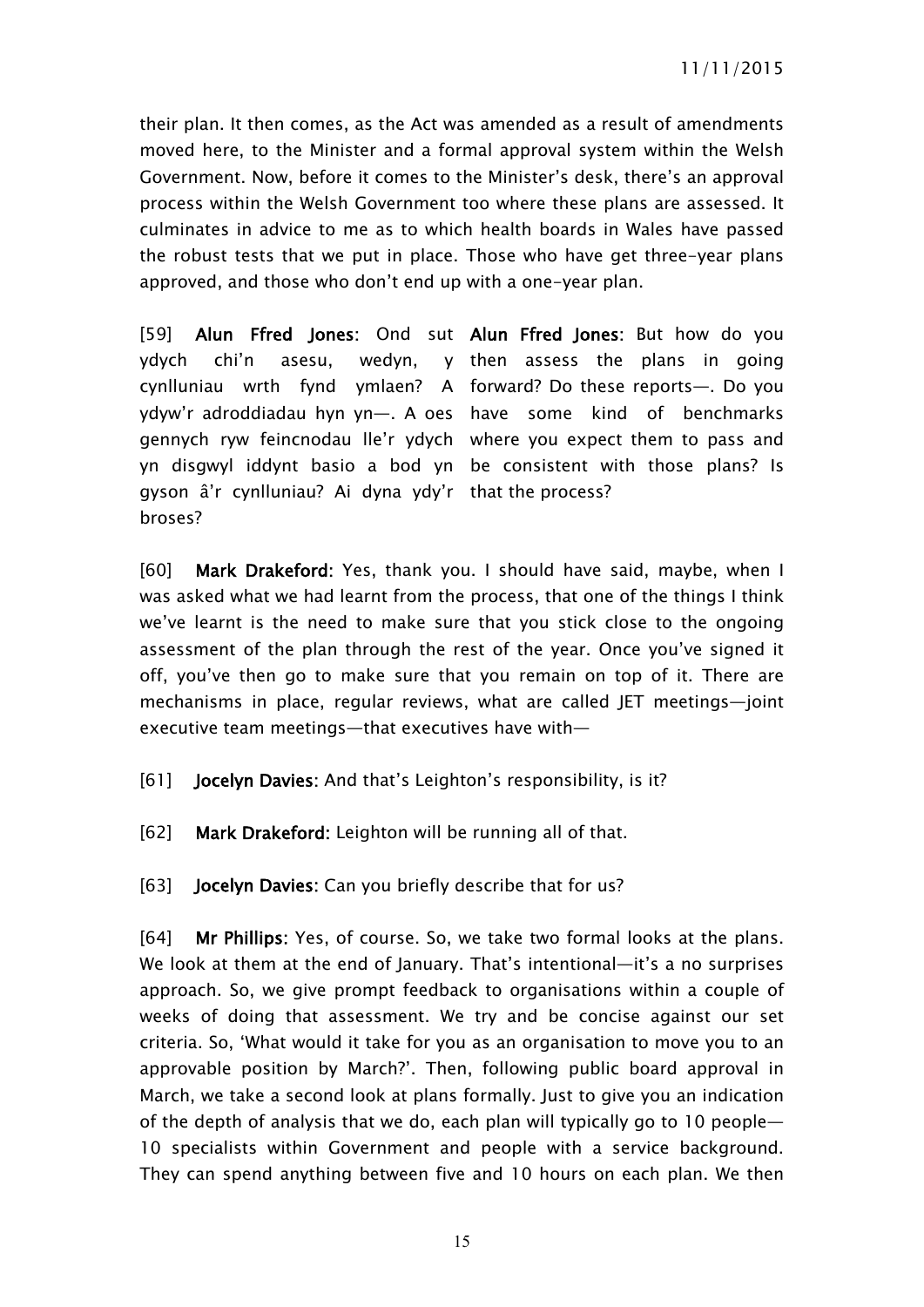do face-to-face contact with organisations. You can only learn so much from a written document. So, some organisations will meet six or seven times, and we use a lines-of-inquiry approach. So, the things that we've spotted through looking at the written assessment we'll test in a bit more detail. We'll then take the evidence that we've gained against other organisations' auditing and looking at the health boards and trusts.

09:30

[65] So, the WAO, on an annual basis, does a structured assessment. We want to know what's coming out of that structured assessment in terms of the governance around a plan. All of that culminates, as the Minister's mentioned, in final advice to the Minister for him to make an approval or non-approval, if he's not confident, and that's why we had a limited number of approvals in the first year. We wanted to be absolutely confident.

[66] The JET process, this doesn't all end upon approval. So, we're monitoring organisations against their plans on a monthly basis. The performance management systems are doing that. Where an organisation is varying from plan, it links to the escalation status of an organisation, or we'll have a specific planning discussion with them.

[67] **Jocelyn Davies:** So, I guess that the amendment that it would require approval has led then to this system, which sounds as if it's quite robust.

[68] **Mark Drakeford:** Yes, Chair. I think that's fair. I think I remember saying here that there always would be a system that we would want, but what the amendment did—what the change to the Bill did—was to put that on the surface of the Bill and therefore maybe did give it greater prominence and a greater sense of authority.

[69] **Jocelyn Davies:** Yes, okay. Ffred, back to you.

[70] **Alun Ffred Jones:** Pa gymorth **Alun Ffred Jones:** What support do ydych chi'n darparu i'r tri sefydliad sydd heb gynlluniau tair blynedd? provide to those three organisations that don't have threeyear plans?

[71] **Mark Drakeford:** Wel, wrth **Mark Drakeford:** Well, of course, we gwrs, rŷm ni'n treial rhoi cymorth i do try to provide support to every bob asiantaeth sydd ddim wedi agency that hasn't succeeded in

16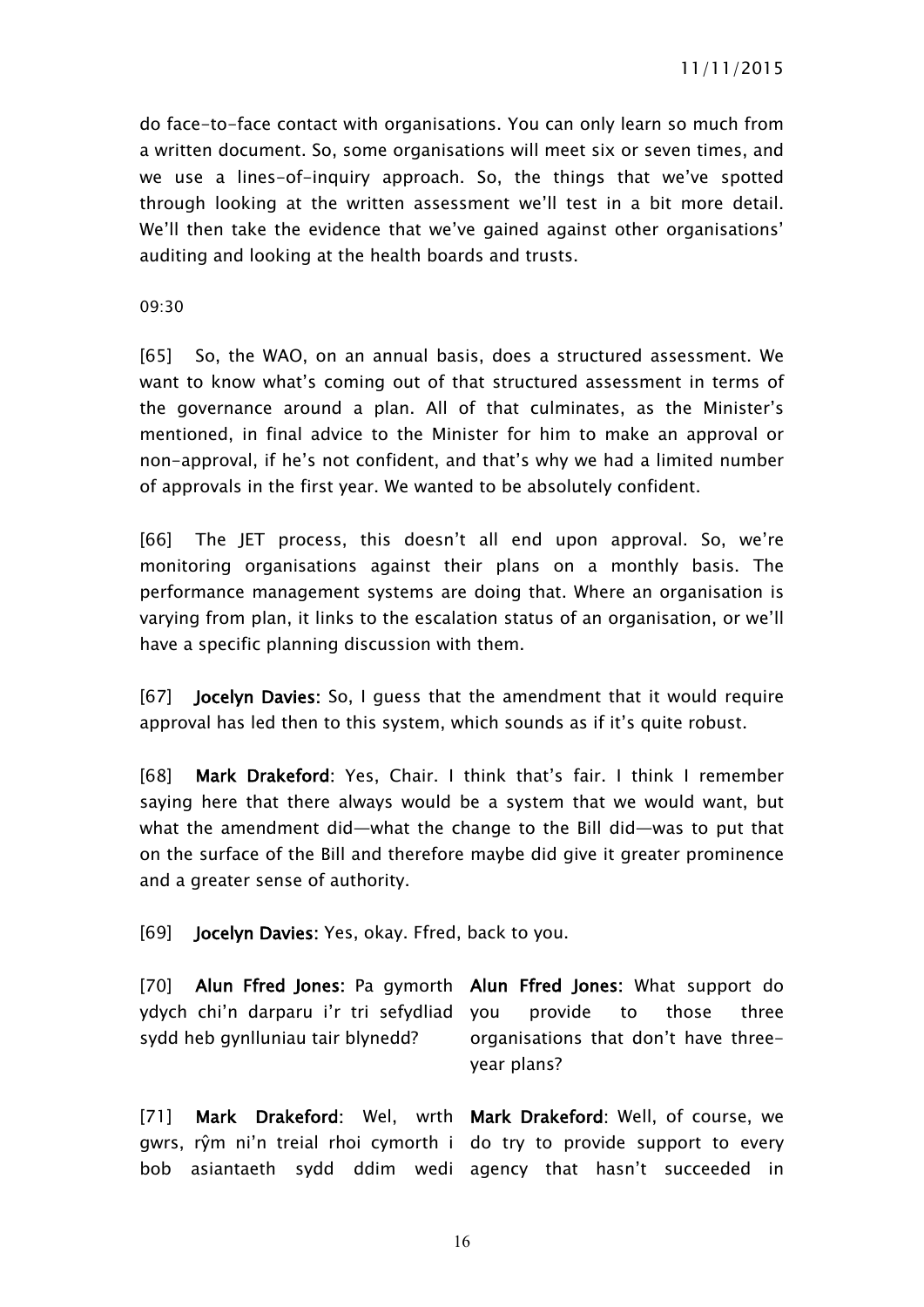lwyddo i gael cynllun dros dair having a three-year plan. I can ask blynedd. Rwy'n gallu gofyn i Martin Martin to explain exactly what we're jest i esbonio'n union beth rŷm ni'n doing with the three organisations ei wneud gyda'r tri sydd gennym ni that we have at present. ar hyn o bryd.

[72] **Mr Sollis:** Thank you, Minister. Obviously, with the three boards, one is in special measures. As part of the special measures issue with Betsi Cadwaladr, I think the Deputy Minister announced only last week the fact that we're actually putting in planning support to work with the board and putting people on the ground to help them devise the three-year plan, to make sure that they can get the right balance, going forward, in terms of sustainable services. So, that is a specific level of support that is probably higher than others.

[73] With the others—Hywel Dda, we have regular meetings with the accounting officer and with the team there, probably more regularly than any others that have got an approved plan status. We're going through that in fine detail with them; we're looking at the service issues there, we're looking at the safety issues and the quality issues, and looking to provide support where we can around individuals or around specific areas. For example, I know the delivery unit has gone into Hywel Dda to look at capacity and demand planning. In terms of financial support, we're looking to provide people into Hywel Dda to look at their financial planning aspect of that. So, all of that is a level of support that we provide to different organisations. I'll just give you two examples there, Chair, but special measures is a specific category and I think it's been recognised that we need to provide that extra support. We try to get organisations to identify and take it on themselves, rather than actually intervening. That is always better, because the ownership of the plan, the ownership of the developments of the issues, and the people who know best around the services, are going to be local. So, trying to get them to rise to the challenge is the first aspect and, where it doesn't happen, then we provide extra support, either on key areas or with key individuals.

[74] **Alun Ffred Jones:** Pa mor **Alun Ffred Jones:** How confident are hyderus ydych chi y bydd y cyrff sydd you that the organisations that don't heb gynlluniau tair blynedd yn gallu have three-year plans in place will be dod ymlaen â chynlluniau a chael able to bring forward plans and cefnogaeth i gynlluniau tair blynedd?

receive your support for three-year plans?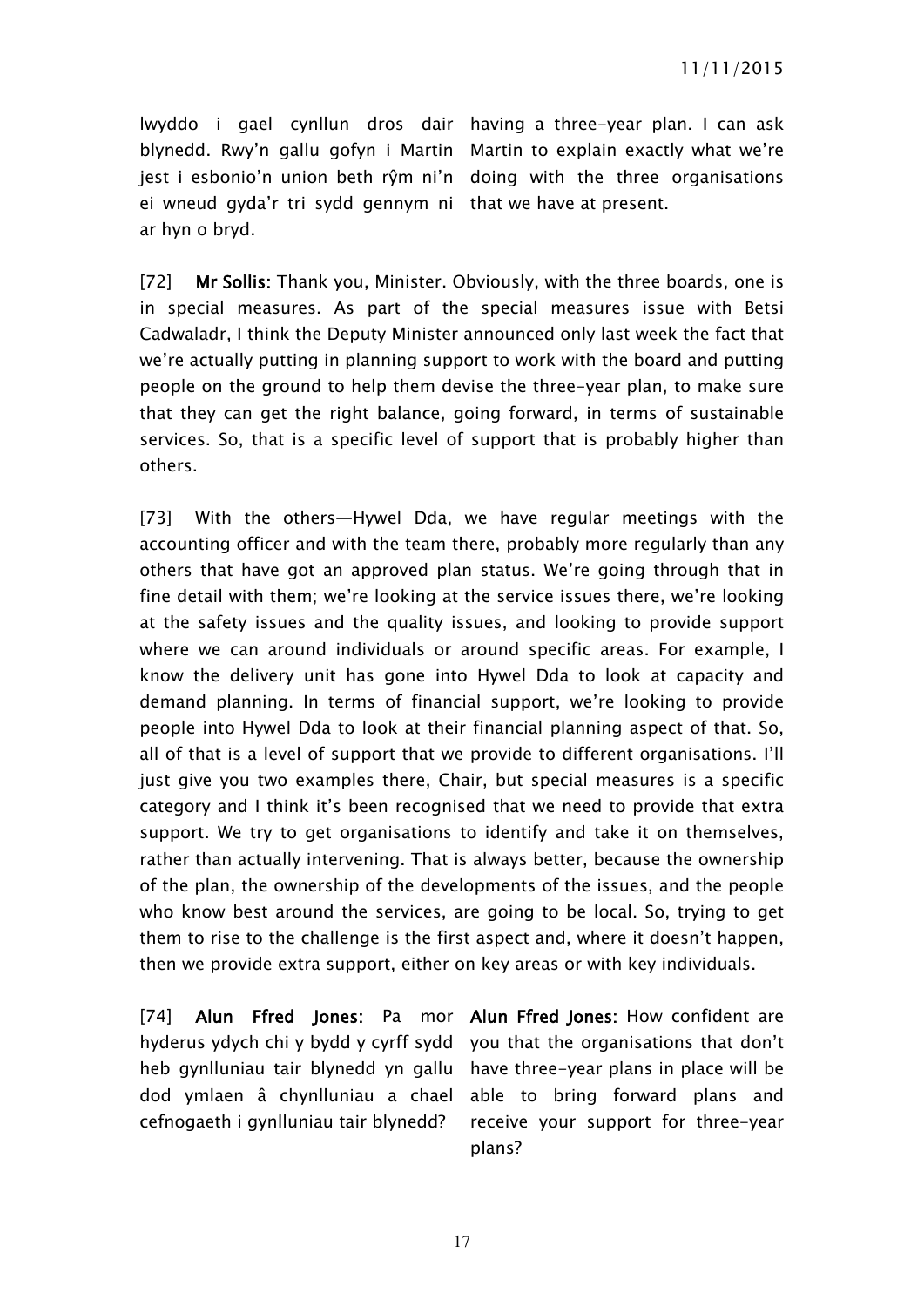[75] **Mark Drakeford:** Well, Chair, one of the key commitments that I gave during the passage of the Bill—and I remember being questioned closely here on this by Simon Thomas and Paul Davies at the time—was that the ability to have a three-year plan was not going to be a barn door that every organisation would simply be able to walk through, regardless of the calibre of that plan.

[76] I'm just determined that we will sustain that approach to things, despite the—you know, you'll understand that sometimes there are political pressures to approve plans, to be able to say that every organisation in Wales is at that level. But I've been very keen to resist those sorts of blandishments, because I think it's got to be genuine. I say to health boards, 'The fact that you've got an approved plan this year is no guarantee that you'll get an approved plan next year; you've got to go on demonstrating that your plan is at the sort of level that merits that sort of approval.

[77] So, I was asked how confident I was that three organisations that don't have an approved plan this year will get one next year, and I suppose my answer is that I am variably confident. I don't feel, at this point, that it is likely that an organisation that is in special measures will have put itself in a position by the early part of next year that it will have an approvable threeyear plan. The ambulance trust, by contrast, was actually quite close to having an approved plan this year. In the end, it didn't quite make it across the line but, as Martin said, we've been working with them and, in their case, I feel more confident that there will be a three-year approvable plan, but they will still have to demonstrate that in a credible way. Hywel Dda may be somewhere in between those two things. There's a new chief executive who is doing a very good job. Things are different—are better, definitely. Will he have got the organisation to a place that he will get a three-year plan approved for next year? The organisation is very keen and very committed, but they will have to demonstrate that they have met the tests that are there before you get approval.

[78] **Jocelyn Davies:** Okay, Ffred? Julie, shall we come to your questions?

[79] **Julie Morgan:** Yes, thank you. I wanted to ask more about the monitoring and escalation process, particularly in relation to Cardiff and the Vale, because we did discuss that at a previous committee. So, could you expand on how the monitoring and escalation process works, especially in the experience of Cardiff and the Vale, who have got a three-year plan in place but were put in enhanced monitoring arrangements?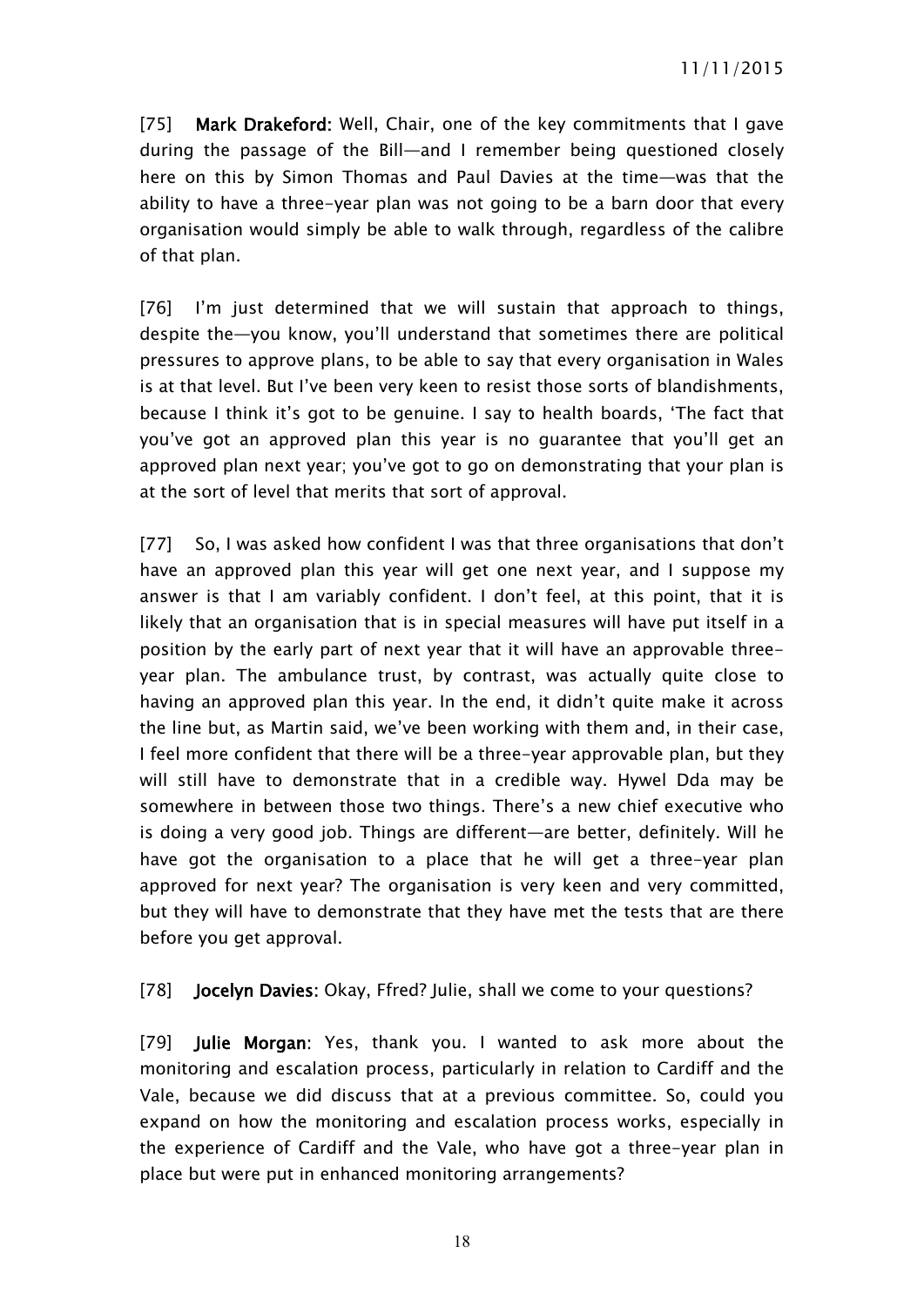[80] **Mark Drakeford:** Chair, I'll very briefly just tell you about the general, and then Andrew maybe will pick up the specific. In general, we have a new escalation and intervention arrangement in Wales, agreed in March 2014, partly as a result of work done at the Public Accounts Committee. It's a tripartite arrangement—the Welsh Government, Healthcare Inspectorate Wales and the Wales Audit Office meet together and review the status of all organisations in Wales. There are four levels of escalation. They meet twice a year, review all organisations and make recommendations to me as to whether an organisation is at the right level of escalation and monitoring, and organisations can move up and move down that ladder. Any one of the three organisations is able to call an extraordinary additional meeting during the year if they come across things in their routine work that they think everybody needs to get around the table to consider. That's how the general system works. Andrew will explain how it's been applied in the case of Cardiff.

[81] **Dr Goodall:** I said at the outset that the planning cycle comes as a package around making sure that we have accountability and escalations very clear. So, Cardiff, having noted that it had approved status from the very first year, is currently in enhanced monitoring status. So, that's level 2 out of the four areas that the Minister—

[82] **Julie Morgan:** It's still in it now, is it?

[83] **Dr Goodall:** And it remains in enhanced monitoring at this stage. That's the level that increases the level of frequency and contact with the organisation, with Welsh Government officials, through a variety of routine sources but actually other exceptional meetings as necessary. That will involve the team and the organisation more generally, but it actually gives a very close contact between me and the chief executive at this stage. They were confirmed to be in enhanced monitoring at the end of March 2015, so it was earlier this year after the routine escalation meeting with regulators at that stage. Actually, one of the factors that pushed them into that was a worry that they were not showing the traction and the delivery and the grip, perhaps, that was wanted around the areas that they'd highlighted within their plan. They had absolutely done the right things through their submissions about having an ambition for the organisation, some clear areas of focus and attention and actually manoeuvring their way through, but it was clear, certainly from the mid-year point, that perhaps not everything was performing to the level that we would have wished and expected.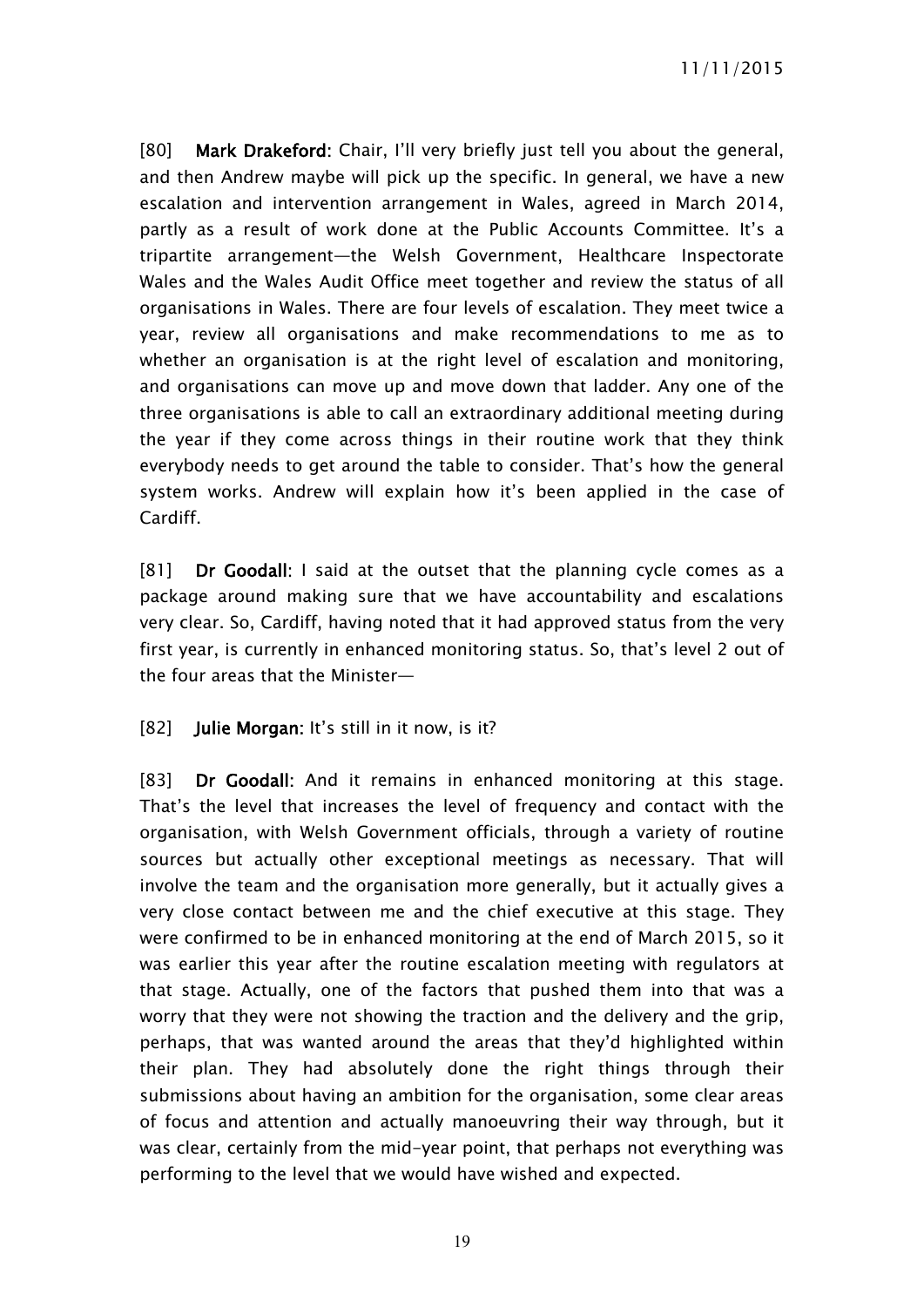[84] Actually, their end-of-year review process—and they remain in enhanced monitoring—did show us that, in that last six months of the financial year, they had been able to change a number of the areas of concern within the organisation, albeit that, at the end of the year, they still had a residual deficit and we needed to look at that in the round across the NHS Wales and the internal Welsh Government budget. Actually, they had made an improvement in their financial position to the end of the year but, in particular, they had been able to direct some proper focus around performance—so, an improvement in their unscheduled care system, particularly around long waits, around four hours, around ambulance response times. And, certainly, in their current status, as they've moved through the years, their position around improving waiting times, for example, and targeting—these issues have come through. So, we set out accountability letters for the organisation with some very clear conditions, and our view at this stage is that Cardiff, albeit with some underlying pressures still, do have a trajectory that shows that they are improving on a range of different fronts at this stage, but we keep it under very, very close review.

[85] **Julie Morgan:** At which point would they not be, would they cease to be, in enhanced—?

[86] **Dr Goodall:** I would expect at this stage that they will stay within the enhanced monitoring arrangements. There's been no reason to call forward any different process, and our routine meetings with the regulators will take place in December. Their mid-year review is actually taking place in two weeks' time, and what we'll do is use that as a routine part of the process to make our judgments on this, but we do see progress being made within Cardiff in that respect under the auspices of their approved plan.

[87] **Julie Morgan:** So that's—

[88] **Jocelyn Davies:** Hang on, Julie. Chris, did you want, on this point—?

[89] **Christine Chapman:** Yes, on this, but it's a general point, really, it's not just about Cardiff and the Vale. When you're looking at performance, obviously, I think sometimes there is a concern that performance can be monitored just against targets. How assured are you that you are looking at the sort of qualitative side of it so that it's not just, you know, that people are meeting targets but actually they're losing sight of the bigger picture?

20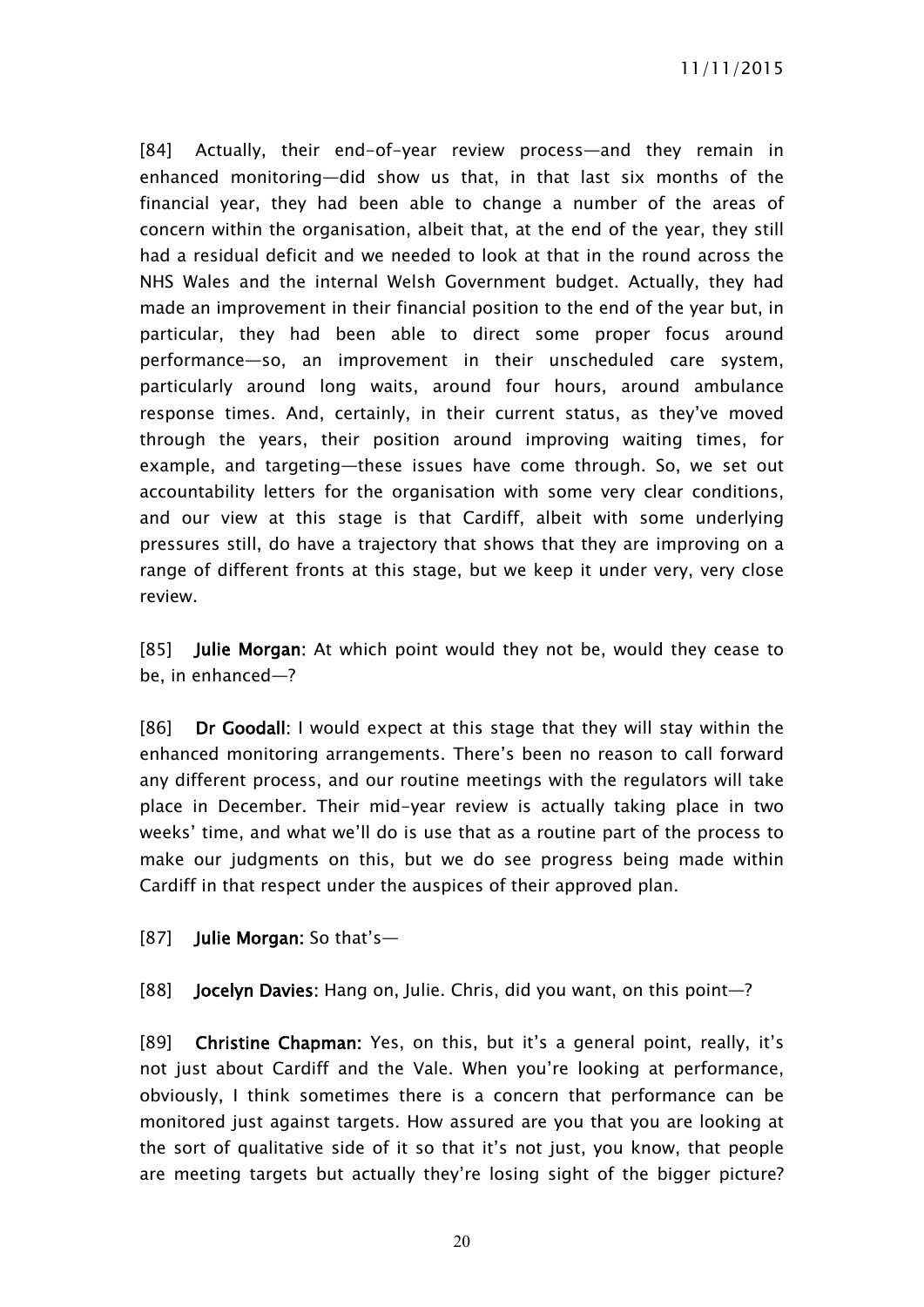Because I think that's a really important aspect.

[90] **Mark Drakeford:** Chair, one of the things I think we drew out during the original scrutiny process was that the integrated medium-term plans because that's what we're talking about here—were a three-legged stool. They were about service—so, that's the quality dimensions. They're about workforce because, in some ways, the future of the workforce is the tool that is most directly in our own hands to make a difference to the future. And then they're about finance. It's about integrating those three things together. It's not about putting finance in the driving seat and saying, you know, 'Financial decisions are what drive this organisation.' It's about integrating the three dimensions to get a rounded picture of what a health board should be trying to achieve over that three-year period.

[91] **Jocelyn Davies:** Okay. Julie.

[92] **Julie Morgan:** Just a last question, really: which of the other NHS organisations do you have in enhanced monitoring?

[93] **Mark Drakeford:** Well, as I said, Julie, there are four levels. One organisation, Betsi Cadwaladr, is at the fourth level—the special measures. Then, there are three other organisations at level 2, and they are Hywel Dda, the Welsh ambulance trust and Abertawe Bro Morgannwg. Everybody else is at level 1.

[94] **Julie Morgan:** Right, thank you.

[95] **Jocelyn Davies:** Okay. Nick, shall we come to your questions?

[96] **Nick Ramsay:** Thanks, Chair. As the Act stands, there is a risk that the benefits of financial flexibility will be reduced after the second year of a three-year plan. What flexibility do you think can be built into the system in terms of a tolerated range on meeting rolling three-year targets?

[97] **Mark Drakeford:** Chair, I think there are two answers to that question, and then others will be better placed to do some of the detail. First of all, I think it is important to say that, from the beginning, this was constructed as a rolling programme. So, there is no inherent reason why flexibility becomes squeezed out as the system rolls on, because you're always in the start of a new three-year cycle every year. So, I think the system is designed to address part of the point that Nick has made. The bigger question is the second one,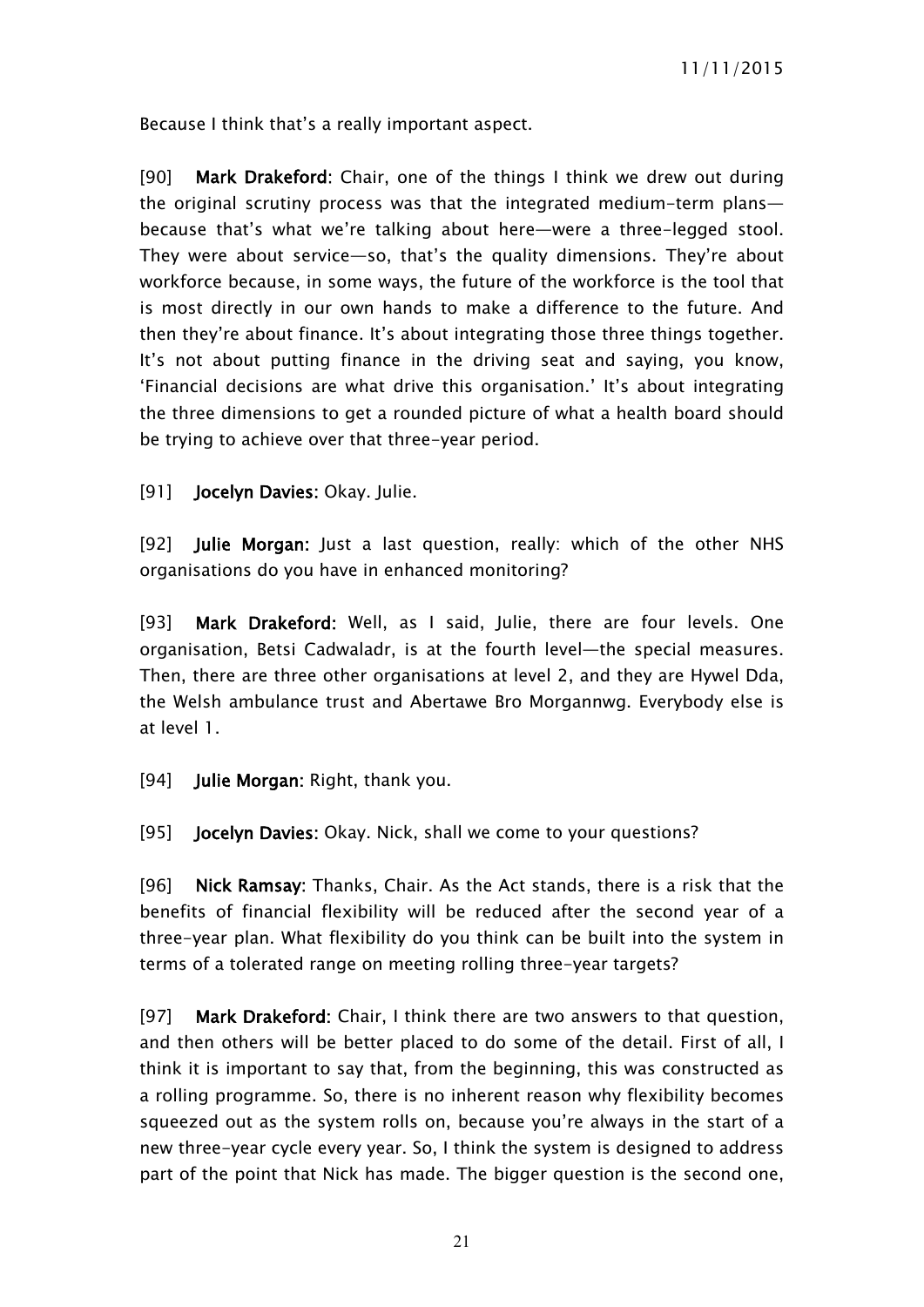which is how much flexibility we can allow in the system. I remember saying here that I have to take a cautious approach to that because any flexibility we are able to offer local health boards can only be offered within the totality of the main expenditure group that I have to manage because the MEG still has to balance at the end of the year. So, my ability to allow LHBs flexibility depends entirely on how much room for manoeuvre we have within the whole of the health budget. In the financial circumstances we are in as a Welsh Government, with a reducing quantum year after year, there is tolerance and we have afforded it during these early parts of the new regime, but it's going to be constrained during a period when austerity is biting so hard. We can't allow LHBs flexibility that then strikes against our ability to balance the MEG in its totality.

[98] **Nick Ramsay:** So, my follow-up question is: do you think there is scope for local health boards to carry forward unplanned surpluses and deficits?

[99] **Mark Drakeford:** I am reluctant to open the Pandora's box of unplanned surpluses and deficits. Planned surpluses and deficits are what this regime is about. It's about agreeing with health boards when they need to overspend in year 1 to make sensible investment decisions that then release revenue in years 2 and 3 or, sometimes, underspend in year 1 because there's a big project that they want to be able to take forward in year 2. Planned deficits, I think, are firmly within the sight of three-year plans. I wouldn't want the idea to get around in the health service that you can rack up unplanned surpluses or deficits—

09:45

[100] **Nick Ramsay:** Just between these four walls. [*Laughter.*]

[101] **Jocelyn Davies:** Well, it is a message that's gone out loud and clear, but perhaps not loud and clear enough in the—

[102] **Nick Ramsay:** On the issue of the planned surpluses and deficits, though, they must themselves be within certain parameters, mustn't they, otherwise you could have the planned areas just expanding to a point where it's uncontrolled.

[103] **Mark Drakeford:** That's absolutely right, Chair, and I face the fact that, because of the limitations of our budget as a whole, sometimes, we will have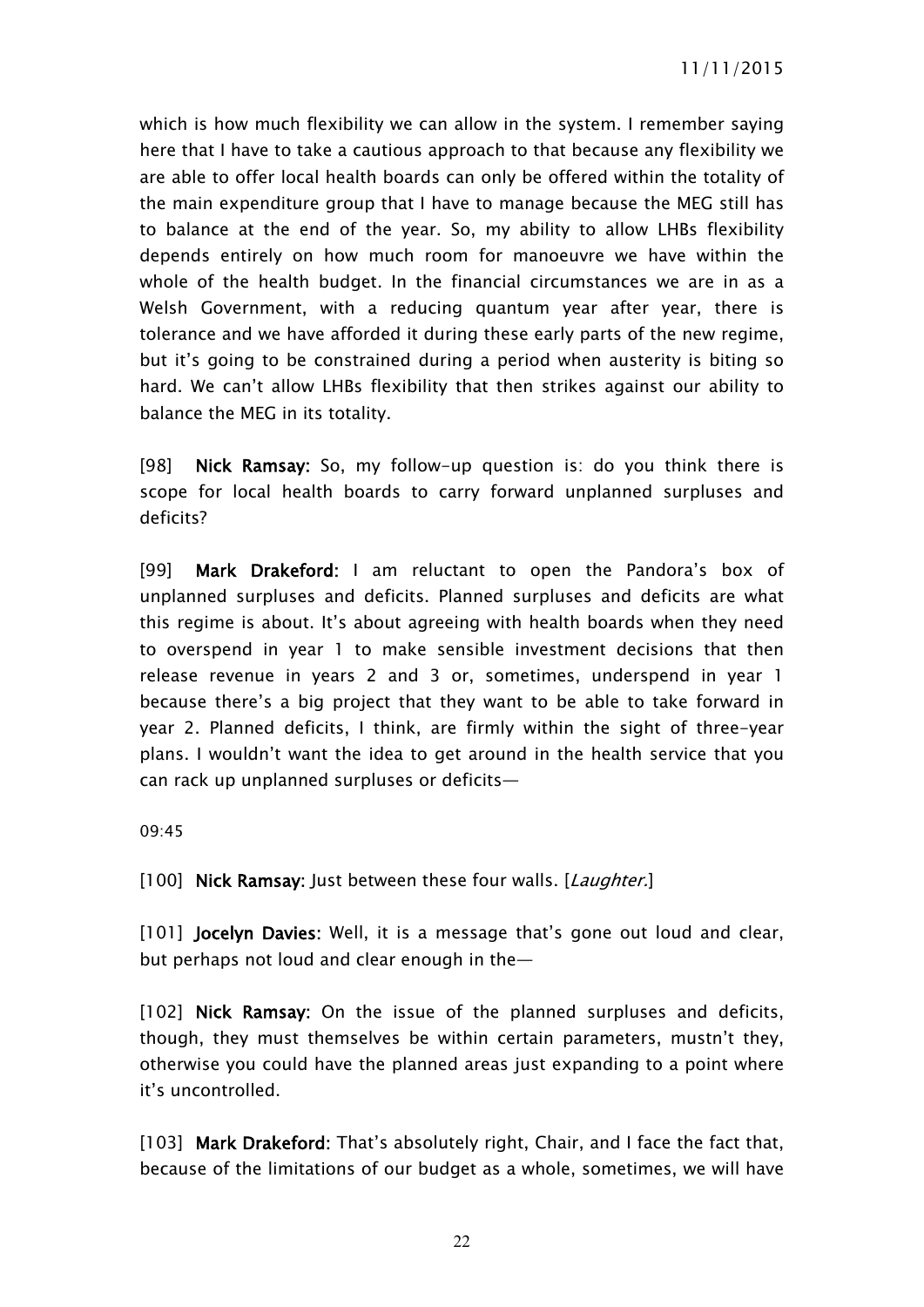to deny even planned flexibility to one health board because another health board's plan has got a higher priority, even when the second health board's plan might be a plan we would want to approve. All this can only be done within the overall limits of the budget.

[104] **Jocelyn Davies:** Before I call Peter in, Minister, I know you've got other commitments in your diary. I'm happy to continue just with your officials if you have to go.

[105] **Mark Drakeford:** I could manage to stay until 10 a.m., Chair, if that was helpful, but then I will have to go.

[106] **Jocelyn Davies:** Okay, and then, if we've not finished, we'll continue with the officials—

[107] **Mark Drakeford:** By all means.

- [108] **Jocelyn Davies:** —and you'll go.
- [109] **Mark Drakeford:** Thank you.
- [110] **Jocelyn Davies:** Have you finished, Nick?

[111] **Nick Ramsay:** No, I've got one more question. Capital funding is critical to engineering service change. How is capital funding agreed within the three-year planning system?

[112] **Mark Drakeford:** In exactly the same way, Chair, as revenue is. The three-year plan has to identify the capital expenditure that the board intends to carry out. It's a mixture, as you know, of discretionary capital—we give about a quarter of the whole budget out directly to boards for them to make decisions on. Where they have bigger plans, they have to include those in their three-year plans, and their capital planning is tested against criteria in the same way as revenue is. These days, I'm having to say to health boards that I'm only likely to be able to approve capital schemes if they do such things as genuinely driving service improvement and releasing revenue as a consequence of capital investment. So, it's part of the same three-year planning regime with specific criteria applied to capital planning.

[113] **Jocelyn Davies:** Okay. Yes, Ffred.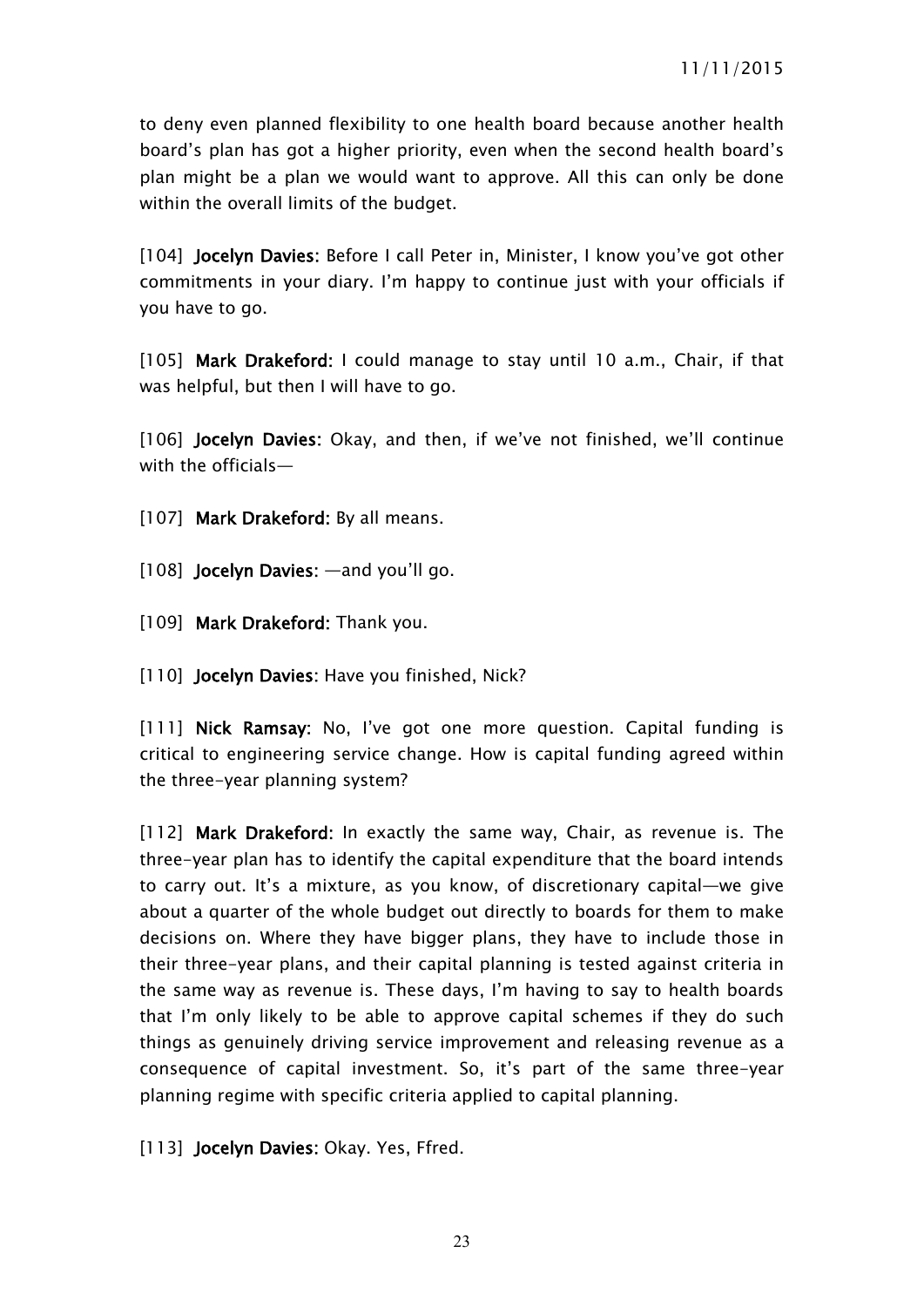[114] **Alun Ffred Jones:** Do all of these boards have estate strategies planned estate strategies?

[115] **Dr Goodall:** Yes, every board has their own service strategies, estate strategies, in place. About a quarter of the capital budget that we hold for the NHS side gets allocated to individual organisations for their discretionary use on a local basis. Of course, they can invest in some of those, but those of a material value will obviously come through the Welsh Government approval process. But, yes, every organisation in Wales, as part of this plan, does have a focus on this. I think it's important to say that, although the planning cycle is on a three-year basis, of course you would expect organisations to be looking forward and, often, plans can be looking five, even 10 years into the future, and we are also very focused on that as well.

[116] **Jocelyn Davies:** Okay. Peter, shall we come to your questions?

[117] **Peter Black:** Yes, thanks, Chair. The current consultation 'Our Health, Our Health Service' does consider the case for borrowing powers for health boards. If such powers were to be granted, do you have plans for how this could be incorporated into the integrated three-year plans process?

[118] **Mark Drakeford:** Chair, I am reluctant to anticipate overmuch what the result of the Green Paper consultation would be. If there's a model that I imagine anybody doing this job would look to if we were to give local health boards borrowing powers, it is the way that we negotiate borrowing powers with trusts, who have those powers already in Wales. So, Velindre, for example, has made use of its borrowing powers and, as you will know, we are in the middle of very exciting negotiations with Velindre about innovative funding models that we will be able to apply to creating a new Velindre. The same rules would apply, I imagine, to an LHB as anybody else. I do remember Mike's contribution around this point last time I was here, which was, you know, you can only borrow money if you can pay it back. So, that would apply to LHBs, but, in the future, when capital is going to be so scarce, I imagine anybody sitting in this chair would want to see ways in which prudent borrowing could be used for those longer term purposes. It can't be for just here-and-now consumption. It would have to be for planned—

[119] **Peter Black:** But the system is flexible enough to be able to accommodate that, if that were to happen?

[120] **Mark Drakeford:** The rules would have to be changed because, at the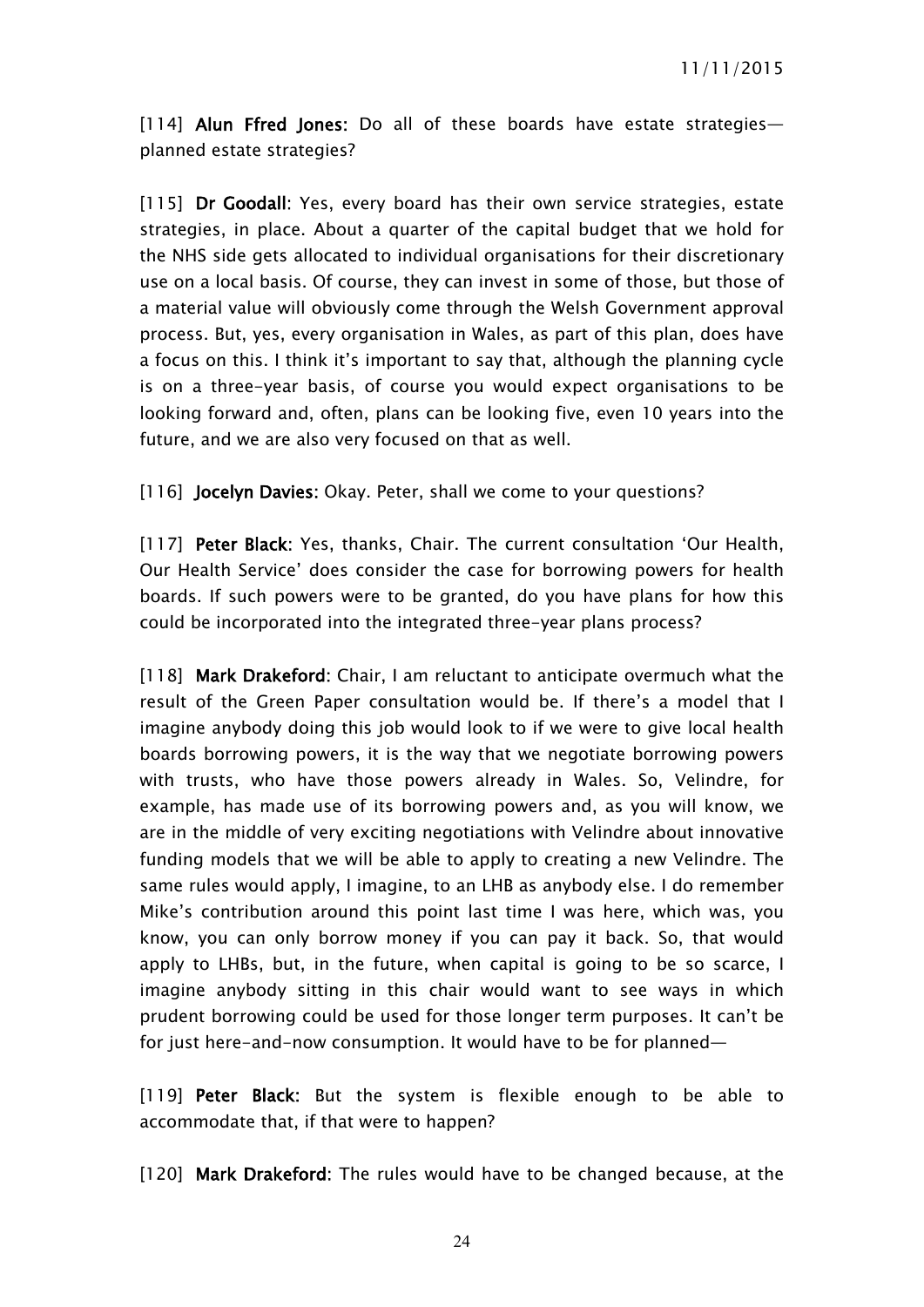moment, health boards can't borrow, so we would have to bring legislation forward to give them that capacity and, as I say, if we've got a model in mind, it will be the trust model as we've operated it.

[121] **Peter Black:** Would their borrowing count against the limit we have in the Wales Act?

[122] **Mark Drakeford:** I believe it would.

[123] **Peter Black:** It would, yes. Okay, fair enough—

[124] **Jocelyn Davies:** Before you go on, Mike was it on this particular—

[125] **Mike Hedges:** That was my point—

[126] **Jocelyn Davies:** That was your point, right. Okay. The borrowing powers were an issue raised during the passage of the Bill. I think it was an amendment. I think it might have been Paul Davies. I'm not sure—

[127] **Mark Drakeford:** It was. You'll remember, Chair, that I said at the time that the reason we weren't able to take it forward then was because we were using the accelerated procedure and I'd given a commitment to the Business Committee that this was a one-purpose Bill. It was a one-and-a-half-page Bill, and I didn't feel it was right to extend its scope, given the fact that there had been no Stage 1 opportunity to test the whole issue.

[128] **Peter Black:** Yes.

[129] **Mark Drakeford:** But that's why we brought it forward in the Green Paper—because the case for looking at it was very well made.

[130] **Jocelyn Davies:** Peter, back to you.

[131] **Peter Black:** Is there a danger that, if you have this financial flexibility, that could increase the risk of unsustainable debts?

[132] **Mark Drakeford:** If it was not done properly, I think that risk would be very real.

[133] **Peter Black:** Thank you.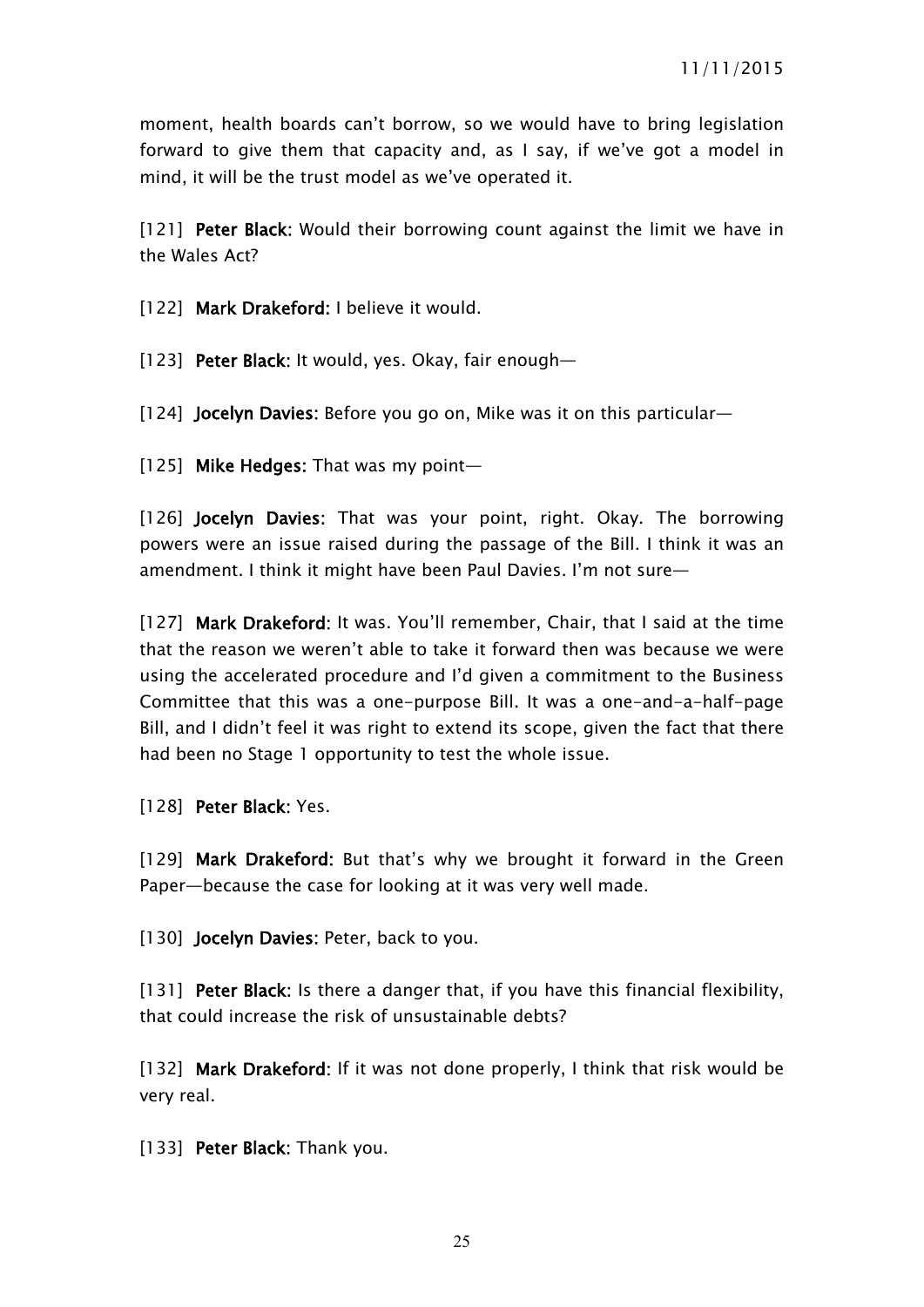[134] **Jocelyn Davies:** Yes, because borrowing is just spending money at a different moment than you would have anticipated originally. Okay then. Chris, shall we come to your questions?

[135] **Christine Chapman:** Okay. I think my first question has been answered regarding what assessment you've made about the impact and effectiveness of the Act. We've discussed that, I'd say. Have you made an estimate or tracked the additional costs imposed by the Act, and how does this compare to the original estimates in the original regulatory impact assessment?

[136] **Mark Drakeford:** Well, it is early days, Chair, as we've only had one year of a three-year cycle. Members here may remember that the costs of the Bill compared to the option of doing nothing, which is what the regulatory impact assessment rehearses, were relatively marginal. I think we know now that the costs to the Welsh Government are turning out to be less—about half of what was anticipated in the original RIA—partly because we have used our own internal resources for the planning and monitoring of the Act to a greater extent than maybe we first anticipated. The only other costs identified in the RIA would be costs for the Wales Audit Office, and I'm afraid in the time that we had available we've not been able to get a proper understanding from them as to whether their costs have increased in line with the RIA. But it's important to say that probably the greater part of those costs would be incurred in any case at the end of the third year of the threeyear cycle—

[137] **Christine Chapman:** Sorry, can I clarify this? So, there is no additional funding, then, to the Wales Audit Office for this procedure.

[138] **Mark Drakeford:** The RIA did identify additional costs that could be incurred by the Wales Audit Office. Our belief is that most of those, if they do occur, and it's an 'if' given our experience because our costs have not materialised to the extent that the RIA anticipated—. If they do materialise, they won't have materialised yet, only halfway through the first three-year cycle.

[139] **Christine Chapman:** Okay, thanks.

[140] **Jocelyn Davies:** Okay. Jenny, shall we come to your questions?

[141] **Jenny Rathbone:** I was going to ask you a question about the evidence of the benefits that the Act and the three-year planning process have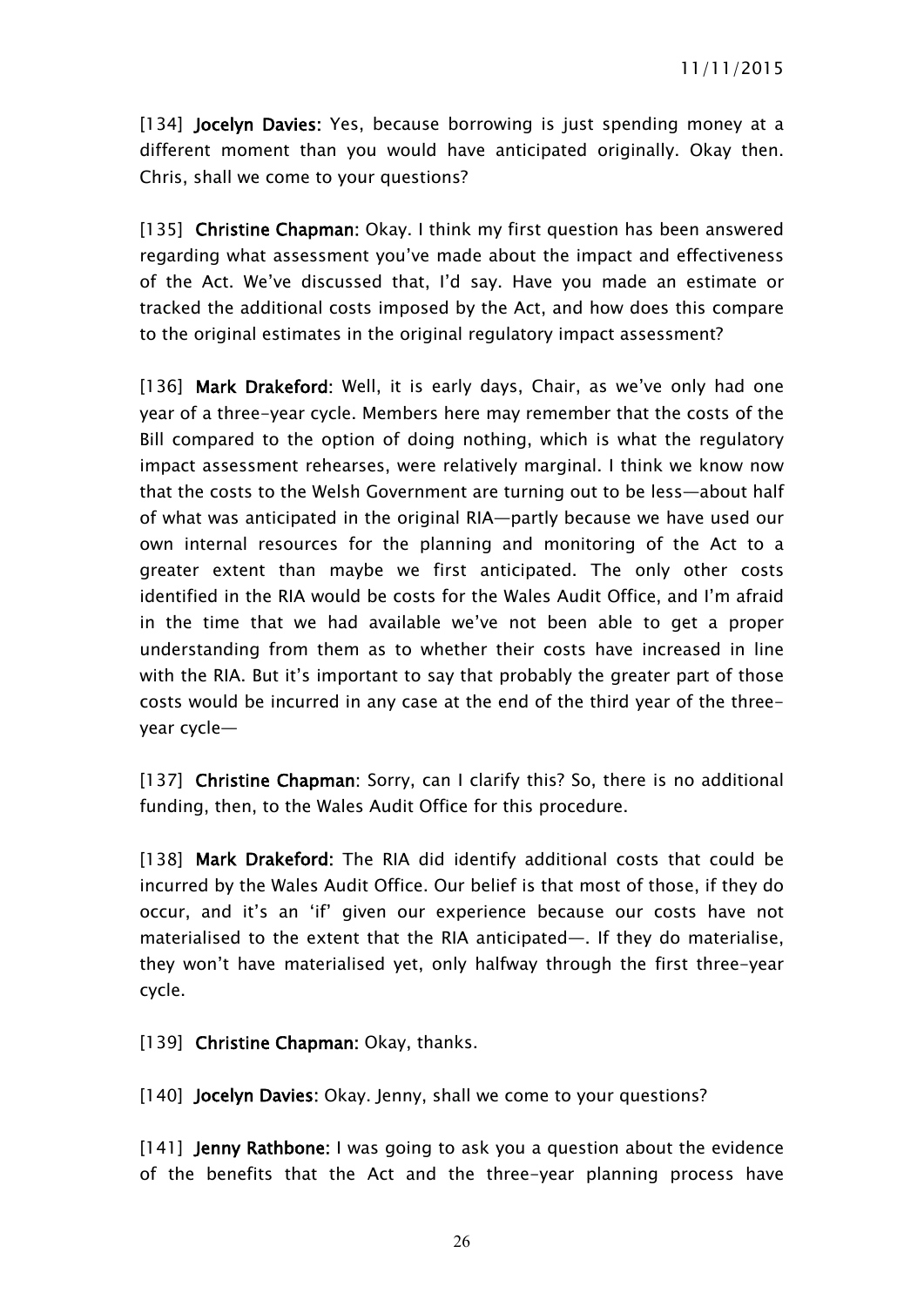achieved, but I feel that you have given ample evidence in your answers already, although it's an opportunity for you to add anything if you wish. My other question, and you might want to wrap these up together, is: there have been additional sums of money given after the initial budgets had been approved—. In September 2014, there was a further £200 million identified, and then there was a particular pay award for nursing staff, which was covered by £18.9 million, and then there was an additional £40 million for dealing with winter pressures, announced in January. I just wondered how you are able to—. Whilst, obviously, these sums of money are welcome, does it in any way undermine the strategic planning process that you've put in place and possibly tolerating unplanned deficits?

[142] **Mark Drakeford:** Chair, I'll have one go and then others will have things to say. In terms of evidence of success, maybe the one thing I haven't mentioned that I think is emerging as success is that, as we have organisations that provide plans that meet the threshold and then, by the process of monitoring, demonstrate that they are able to deliver the plan that has been approved, we have a sense of some trusted organisations emerging here, where we are able to give them freedoms to do things that other organisations that are not in that position would not have. So, that sense of differentiation is emerging. So, we had some extra money we were able to provide in capital as discretionary capital last year. For organisations that were emerging as trusted and delivering organisations, we simply said to them, 'Here is your share of it. You make the decisions; you don't need to be telling us'. To organisations that weren't in that position, we said, 'Here is money that we are earmarking for you, but we will need to see your plans before we give it to you'. So, I think that sense of earned autonomy, as you call it, is part of the benefits of the Act.

[143] In relation to Jenny's second question, my own view is that having a three-year approved plan actually makes it easier to allocate any additional sums of money that might become available in an informed way, because if you do have money—for example, we had £40 million for primary care this year as a result of last year's autumn statement—because we've got organisations with approved plans and we know those organisations have got solid ideas for how their primary care service is going to be developed in the future, we're able to make better decisions with any additional money. I think it helps, rather than hinders, the process that you outlined.

[144] **Dr Goodall:** I think it allows us to have a more mature discussion with those individual organisations, so should there be flexibility or a wish to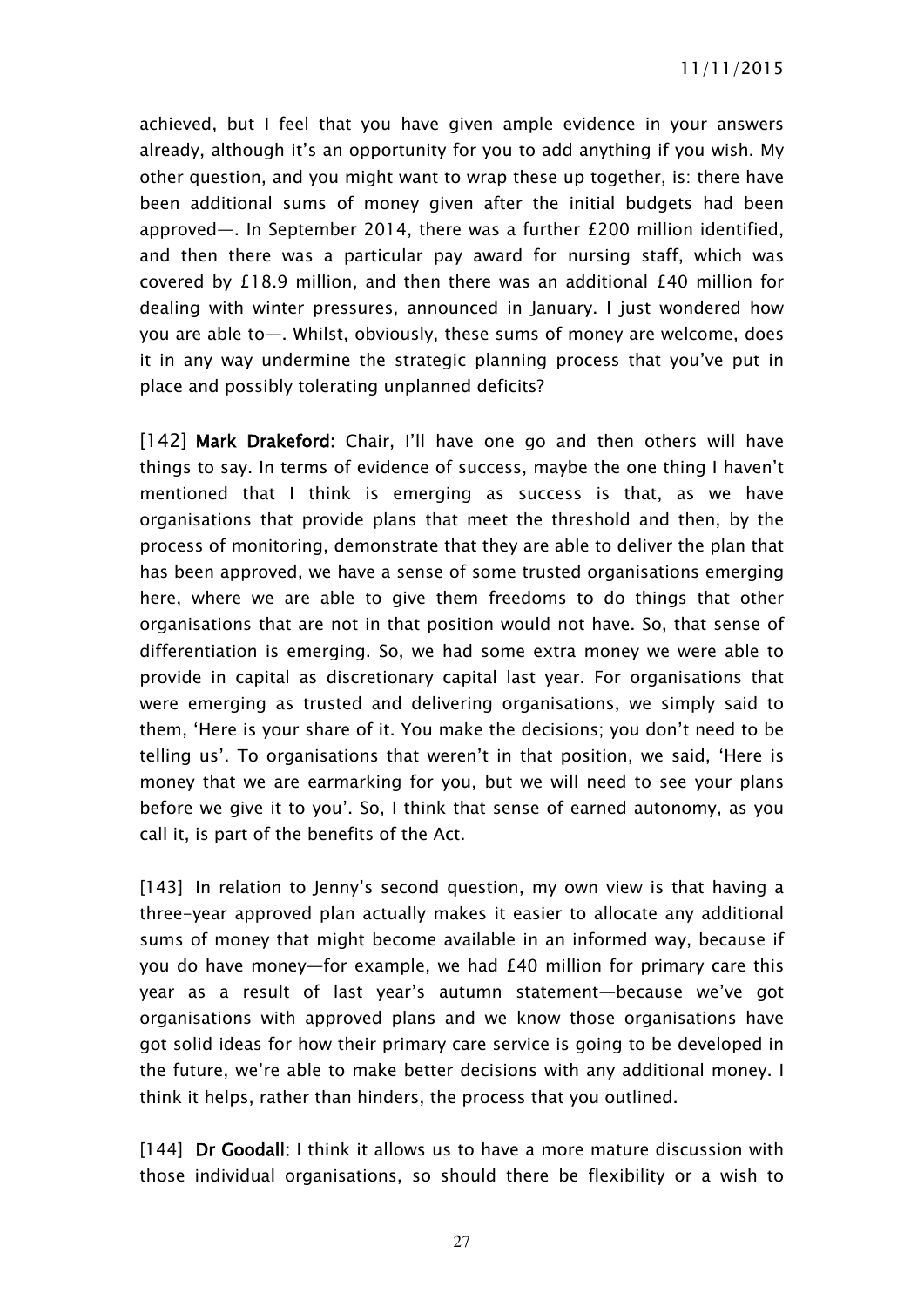support some of their intentions, organisations can talk to us about whether they can pull forward some of their year 2 proposals and make them an earlier impact for the local population. Again, as the Minister said, some of the organisations that we have confidence in have been able to demonstrate that, and we've put in funding support around them.

[145] **Jenny Rathbone:** Thank you.

[146] **Jocelyn Davies:** Nick, you had a supplementary. Minister, I understand you have to go.

[147] **Mark Drakeford:** Excuse me. Thank you very much indeed.

[148] **Jocelyn Davies:** Nick, you had a supplementary on this.

[149] **Nick Ramsay:** Yes, just a very quick question on the capital spend. In south-east Wales, your old neck of the woods, is the Gwent Clinical Futures care programme still on track?

[150] **Dr Goodall:** Where we stand on that: we had a requirement on the health board to be submitting their plans for the end of October, so that is the greater detail of the business case. We obviously have to go through the very formal processes here, and I can confirm that the health board has submitted the business case. That's now currently being reviewed by officials, in line with the normal capital process at this stage. We've had a lot of contact with the organisation over the recent months, as they've been continuing to develop the plans and the detail that's available. They've been permitted, as you know, to move ahead with a number of the enabling mechanisms for that proposal, but it's now with Welsh Government and being reviewed through our own proper processes.

[151] **Jocelyn Davies:** It seems to have been many years in the gestation—

[152] **Nick Ramsay:** Well, it has been. Ten years now, I think.

[153] **Jocelyn Davies:** Mike, did you want to come in on this—not on that particular point, but on Jenny's question? And then we'll come back to Jenny, if she's got any more.

[154] **Mike Hedges:** Yes. We also have an alternative source of funding, which is invest-to-save, and which has spent very large sums of money.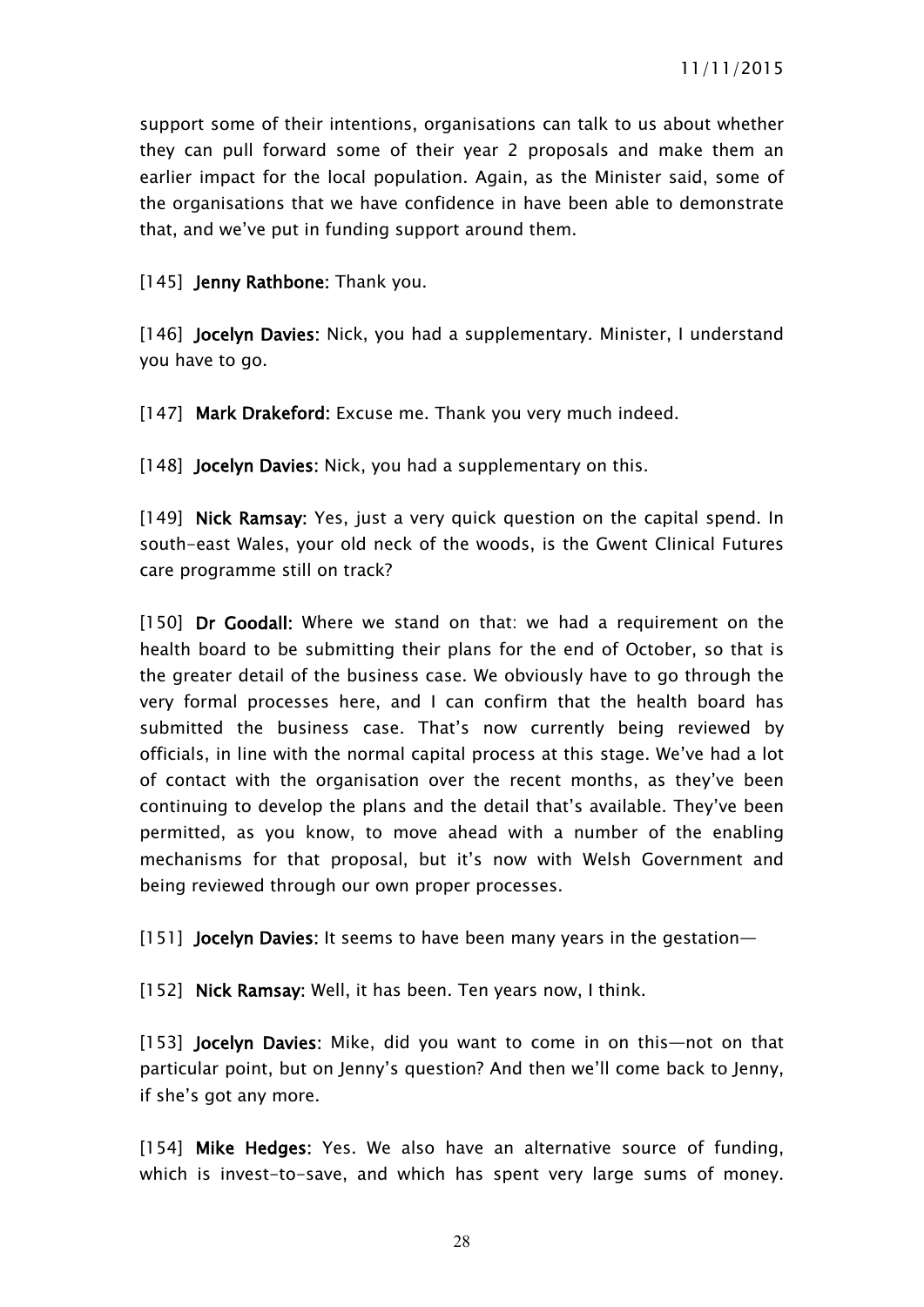When it's completely paid back, which is meant to be over three years, sometimes it drifts to five, is that money then coming back into the system or is it a pretend saving?

[155] **Dr Goodall:** No, there's a genuine saving around these issues. The invest-to-save process has to be tracked and has to be monitored. Clearly, as every scheme embarks, there may be some schemes that may struggle to deliver some aspects of it, but the general experience on invest-to-save has been very positive. I do think there's a principle to set for the NHS more broadly and, perhaps, for the individual organisations. You know, we do have organisations of size and scale. You have health boards that have got budgets of over £1 billion. I think that if you're able to have an invest-tosave proposal and you can deliver those savings within 12 months, we would rather that they started actually delivering their own local targets in this area. But we have been pleased, actually, that there's been a very good level of support for the NHS in Wales through the Welsh Government's invest-to-save scheme process, and we have been able to show success. One of the tricks will be about rolling those out more broadly.

[156] **Jocelyn Davies:** As part of the three-year plans, then, the invest-tosave, they have to show in that plan the payback. It's part of your scrutiny of it.

[157] **Mr Sollis:** It has to be repaid. We have to provide the money back to the finance Minister, who then reinvests it back in services.

[158] **Nick Ramsay:** It's a big concern of Mike Hedges's.

[159] **Mike Hedges:** Actually, it wasn't the paying back. Mine was the ongoing savings actually coming through as well. Yes, you can do all sorts of sleights of hand—accountants are good at these things—in order to show savings and make the payback over a period of time, over the three years or four years, it's the fact that that now should be shown as a saving in subsequent years and every subsequent year.

10:00

[160] **Dr Goodall:** We do have to have a focus around recurrent levels of savings. Obviously, organisations will always look at some in-year issues. I think an independent report that validated, actually, that there were real savings to be made in the system was the Nuffield review, when it came out.

29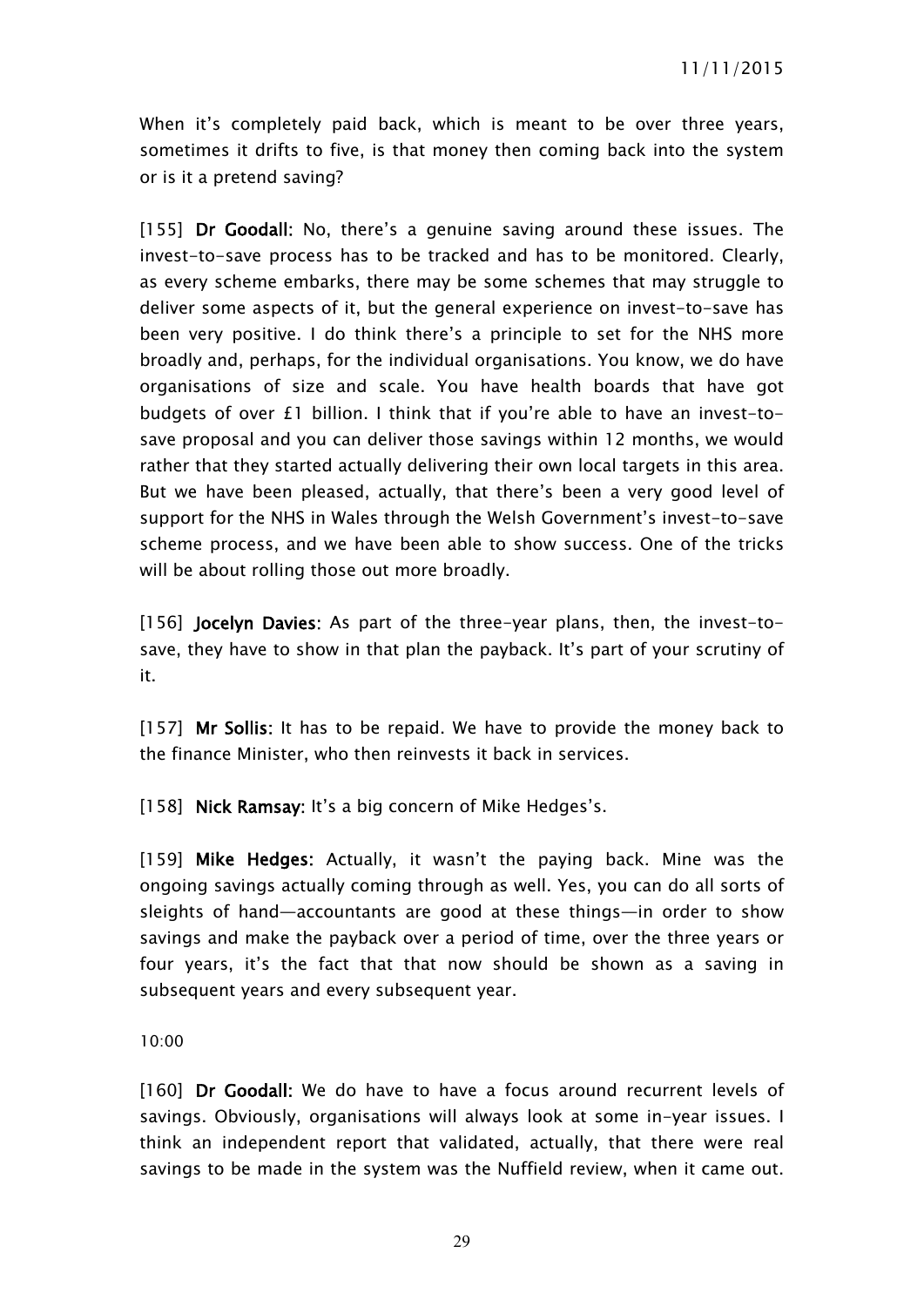What it showed us is that, actually, a level of savings around the order of £1 billion had been delivered within the NHS that were beyond just, sort of, notional savings on the table.

[161] **Jocelyn Davies:** Yes, but I think Mike's point is that the invest-to-save, in itself, that project, must result in the savings that pay back, and you're satisfied that that is the case.

[162] **Mr Sollis:** It does, Chair, and what we try to do, more importantly, is to share the messages about what has succeeded so that the savings are shared with other health boards, so that then they can look to either invest themselves, as Andrew has said, or that we try to get others to adopt a slightly different approach in terms of some of the savings. But the lessons learned from that are very, very important, and monitoring the savings in there, that they're real, is key.

[163] **Jocelyn Davies:** Well, we know the lessons are important, but whether anybody learns from others' good practice, I'm not sure. Jenny, do you want to come back in?

[164] **Jenny Rathbone:** I just wanted to pick up on the extra £40 million that the Minister mentioned for primary care and really just ask you how you are ensuring that, as ever, the poor relation in terms of clout—both financially and the voice on the board, often—in your detailed three-year planning with boards, namely primary care, is getting the resources it deserves, as there's always a tendency for hospitals to gobble up all the resources. I specifically recall that the percentage of money dedicated to primary care has actually gone down. It's often quoted, and GPs often say, 'Look, it's gone down to 7 per cent and it used to be 10 per cent'. So, I wonder if you can just respond to that.

[165] **Dr Goodall:** I think it's about making it very clear within the planning framework. I said earlier that we've tried to keep the planning guidance quite consistent so that there is a beat about organisations making progress and not just inventing new approaches for them. But the one area that we've highlighted particularly for the refreshed guidance has been around primary care being a real area where we are testing the shift. The framework actually sets out what we would feel to be the success criteria for organisations that are actually addressing primary care. The funding that Welsh Government has provided does give us an opportunity to be very focused on its use and, as an example, the Minister has been very clear about wanting to support the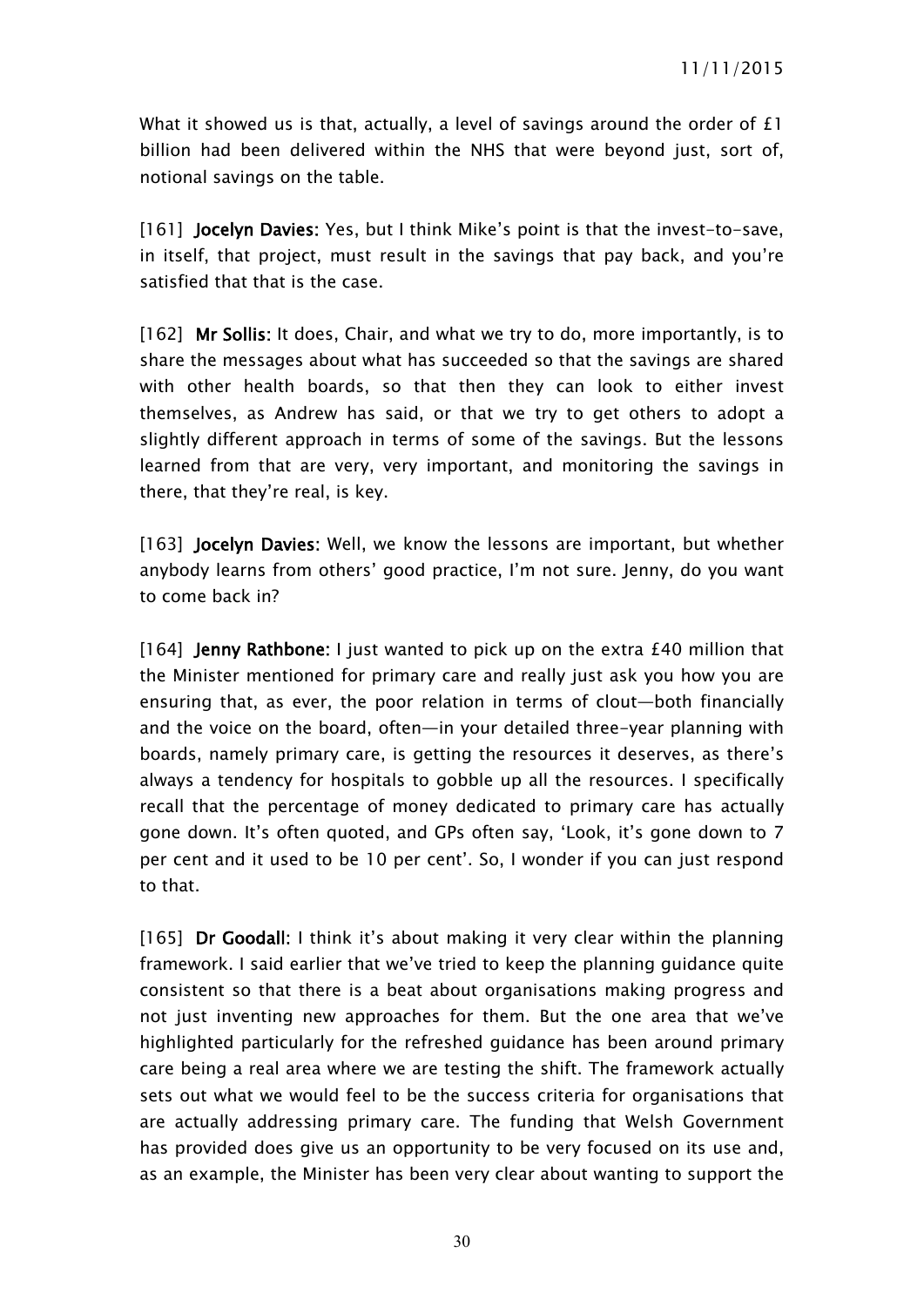cluster model in Wales. This is about breaking up the populations into 30,000 or 50,000 population groups, 64 clusters, and actually getting the money right through to the individual clusters, with an individual allocation. That allows the clinical teams led by the GPs to really make some very clear decisions about what their local population health needs are and to actually use it to their advantage. We are very carefully monitoring the use of that money being made during this year, which is the first year that that money's been available. But the process, and the detail of the planning team and how they review, that's where you get confidence about where the individual organisations are going.

[166] I actually thought we had a bit of a breakthrough this year when, as organisations were trying to put in their proper submissions, we were looking through the plans, but one health board in Wales actually said, 'Look, we could end up just writing to each other on many occasions; just tell me which organisation is leading the way on this in Wales. Let's learn from their submissions, and we'll see whether we can apply it locally.' I thought that was a good sign of maturity starting to come through the planning cycle, not least on primary care.

[167] **Jenny Rathbone:** Okay, although the particular anxiety coming from some of my constituency GPs is that there's an attempt to get services that don't need to be in hospitals out into primary care; how do you get the resources following that relocation?

[168] **Dr Goodall:** Yes, that's a difficult issue, because it won't just be about new moneys that have been announced, which is what the £14 million constitutes; that's the real challenge to our traditional model of service. But I think we are making some progress there as well. It's quite clear, again, through the plans and the delivery plans that Welsh Government has put in place as well around individual conditions that we are starting to see progress on some individual areas. So, areas like diabetes management, for example, doesn't need to be located in that specialist world, although people will need access to hospitals at times. What we're asking health boards to do through their plans is to show how they are shifting the resources and the attention, and I think in the best examples, they've been able to demonstrate how the hospital clinicians have actually changed their environment. They see themselves as more reaching out into the community on a much stronger basis—whether it's around respiratory services or diabetes. But we are tracking those mechanisms and, again, it's one of the success criteria that we put within the planning framework.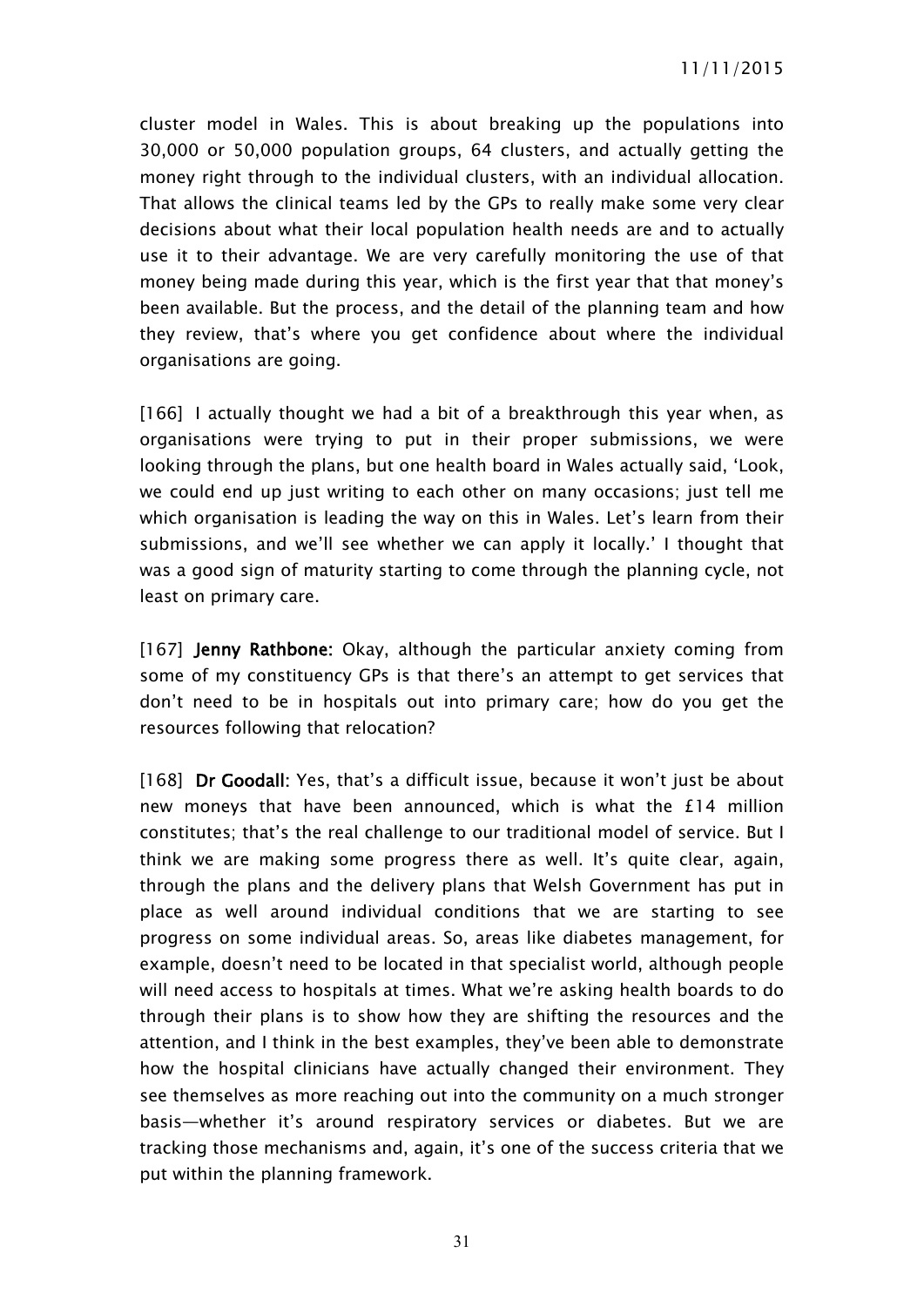[169] **Jenny Rathbone:** Okay, so which health board is the leading-edge one?

[170] **Dr Goodall:** Around primary care development at this stage?

[171] **Jenny Rathbone:** Yes.

[172] **Dr Goodall:** We see that ABMU have put in some very strong proposals. We see that Aneurin Bevan have made pretty good progress on their cluster model, and also Cwm Taf are coming in with some very good innovative work at this stage. But, actually, the others are catching up now very quickly; there's been a lot of sharing about this.

[173] **Jocelyn Davies:** Okay. Ffred, did you have a supplementary?

[174] **Alun Ffred Jones:** Yes. This percentage decrease in resources going to primary care—is that planned?

[175] **Dr Goodall:** It's just the nature of the expansion of the overall budget. Martin, you might want to describe some of the technical aspects.

[176] **Mr Sollis:** It isn't planned; that was a past trend. The issue for us now is to try to get the redirection of resources, and that's where the £40 million and other things are being directed.

[177] **Jocelyn Davies:** We've run out of time; we've run over, actually, but I think it's been a very useful session. At least it's given us a good idea of how the legislation is bedding in and how it's being used. Thank you very much.

10:06

# <span id="page-31-0"></span>**Cynnig o dan Reol Sefydlog 17.42 i Benderfynu Gwahardd y Cyhoedd o'r Cyfarfod Motion under Standing Order 17.42 to Resolve to Exclude the Public from the Meeting**

*Cynnig: Motion:*

*bod y pwyllgor yn penderfynu that the committee resolves to gwahardd y cyhoedd <sup>o</sup> weddill y exclude the public from the*